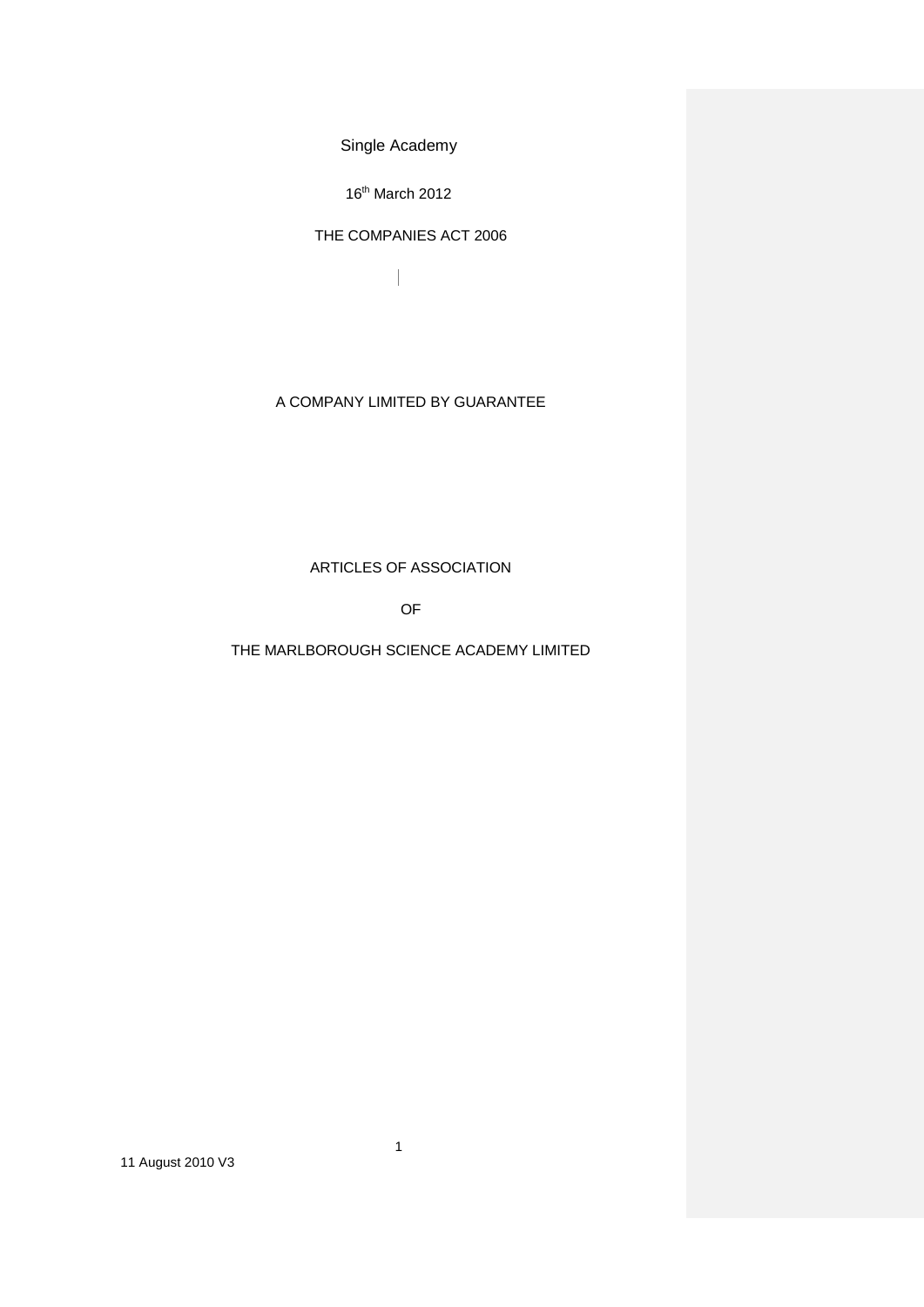# THE COMPANIES ACT 2006

# COMPANY LIMITED BY GUARANTEE

# ARTICLES OF ASSOCIATION

#### OF

# THE MARLBOROUGH SCIENCE ACADEMY LIMITED

# INTERPRETATION

- 1. In these Articles:
	- a. "the Academy" means the school referred to in Article 4 and established by the Academy Trust;
	- b. "Academy Financial Year" means the academic year from 1<sup>st</sup> of September to 31<sup>st</sup> of August in any year;
	- c. "the Academy Trust" means the company intended to be regulated by these Articles and referred to in Article 2;
	- d. "Additional Governors" means the Governors appointed pursuant to Article 62 and 62A;
	- e. "the Articles" means these Articles of Association of the Academy Trust;
	- f. "Chief Inspector" means Her Majesty's Chief Inspector of Education, Children's Services and Skills or his successor:
	- g. "clear days" in relation to the period of a notice means the period excluding the day when the notice is given or deemed to be given and the day on which it is given or on which it is to take effect;
	- h. "financial expert" means an individual, company or firm who is authorised to give investment advice under the Financial Services and Markets Act 2000;
	- i. "Funding Agreement" means the agreement made under section 1 of the Academies Act 2010 between the Academy Trust and the Secretary of State to establish the Academy;
	- j. "Further Governors" means the Governors appointed pursuant to Article 63 ;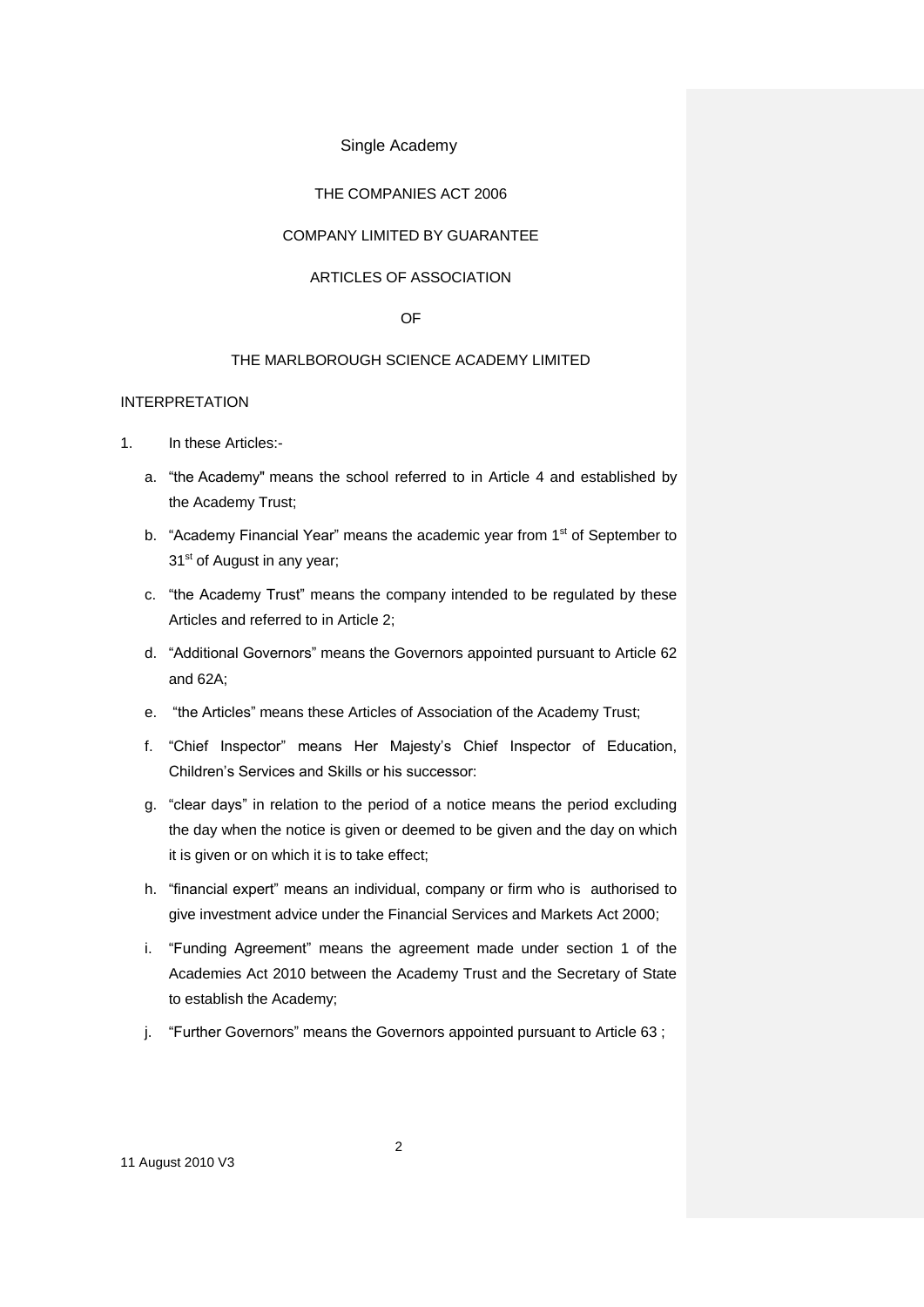- k. "the Governors" means the directors of the Academy Trust (and "Governor" means any one of those directors), subject to the definition of this term at Article 6.9(b) in relation to Articles 6.2-6.9;
- l. "the LA" means the local authority covering the area in which the Academy is situated;
- m. "the LA Governor" means the Governor who may be appointed pursuant to Article 51;
- n. "Local Authority Associated Persons" means any person associated with any local authority within the meaning given in section 69 of the Local Government and Housing Act 1989;
- o. "Member" means a member of the Academy Trust and someone who as such is bound by the undertaking contained in Article 8 ;
- p. "the Memorandum" means the Memorandum of Association of the Academy Trust;
- q. "Office" means the registered office of the Academy Trust;
- r. "the Parent Governors" means the Governors appointed pursuant to Articles 53 to 58 inclusive;
- s. "Principal" means the head teacher of the Academy;
- t. "Principal Regulator" means the body or person appointed as the Principal Regulator under the Charities Act 2006;
- u. "the seal" means the common seal of the Academy Trust if it has one;
- v. "Secretary" means the secretary of the Academy Trust or any other person appointed to perform the duties of the secretary of the Academy Trust, including a joint, assistant or deputy secretary;
- w. "Secretary of State" means the Secretary of State for Education or successor;
- x. "Staff Governor" means an employee of the Academy Trust who may be appointed as a Governor pursuant to Article 50A;
- y. "teacher" means a person employed under a contract of employment or a contract for services or otherwise engaged to provide his services as a teacher at the Academy;
- z. "the United Kingdom" means Great Britain and Northern Ireland;

aa. words importing the masculine gender only shall include the feminine gender.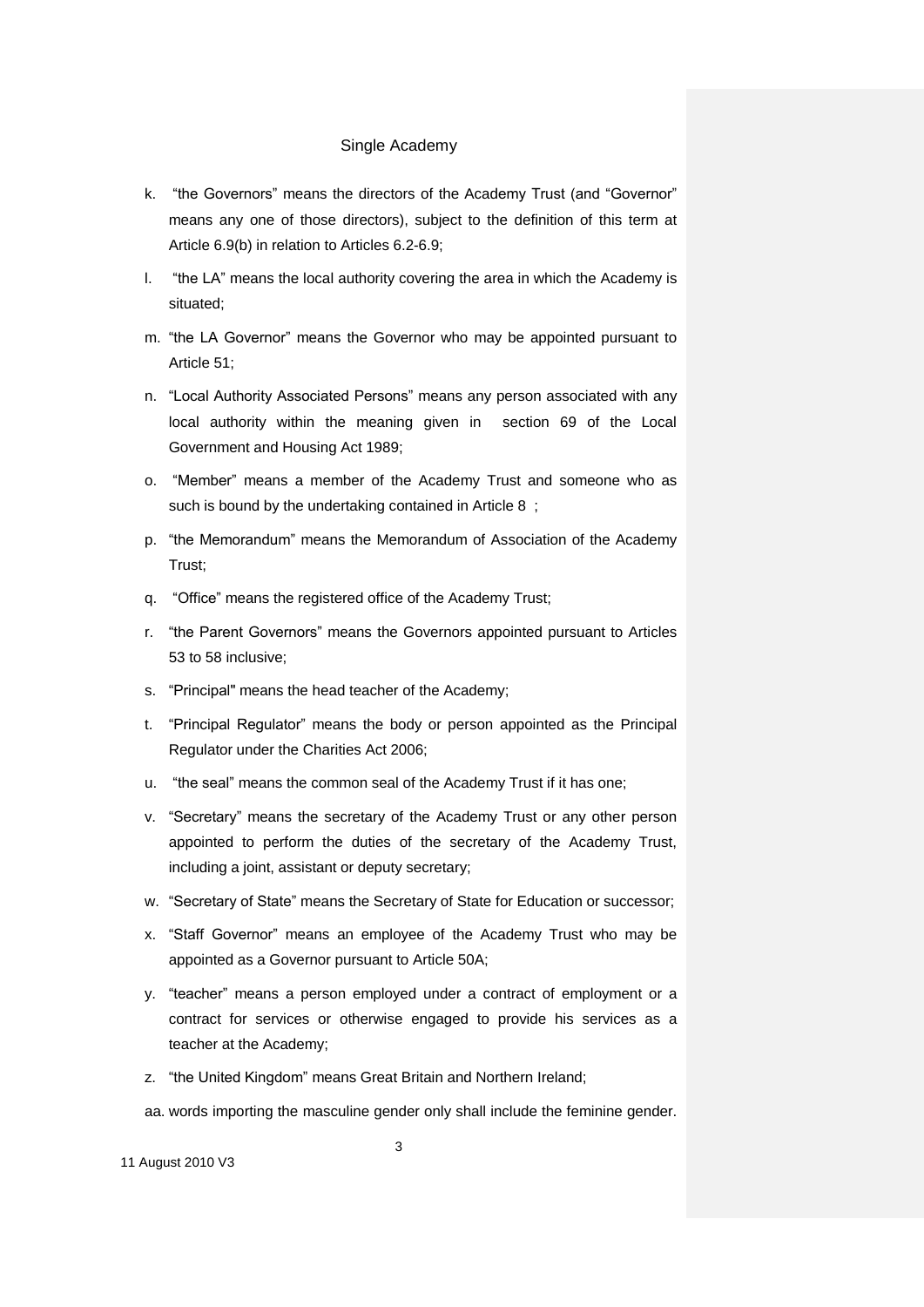Words importing the singular number shall include the plural number, and vice versa;

- bb. subject as aforesaid, words or expressions contained in these Articles shall, unless the context requires otherwise, bear the same meaning as in the Companies Act 2006, as appropriate;
- cc. any reference to a statute or statutory provision shall include any statute or statutory provision which replaces or supersedes such statute or statutory provision including any modification or amendment thereto.
- 2. The company's name is The Marlborough Science Academy Limited (and in this document it is called "**the Academy Trust**").
- 3. The Academy Trust's registered office is to be situated in England and Wales.

# **OBJECTS**

- 4. The Academy Trust's object ("**the Object**") is specifically restricted to the following: to advance for the public benefit education in the United Kingdom, in particular but without prejudice to the generality of the foregoing by establishing, maintaining, carrying on, managing and developing a school offering a broad and balanced curriculum ("the Academy").
- 5. In furtherance of the Object but not further or otherwise the Academy Trust may exercise the following powers:-
	- (a) to draw, make, accept, endorse, discount, execute and issue promissory notes, bills, cheques and other instruments, and to operate bank accounts in the name of the Academy Trust;
	- (b) to raise funds and to invite and receive contributions provided that in raising funds the Academy Trust shall not undertake any substantial permanent trading activities and shall conform to any relevant statutory regulations;
	- (c) to acquire, alter, improve and (subject to such consents as may be required by law) to charge or otherwise dispose of property;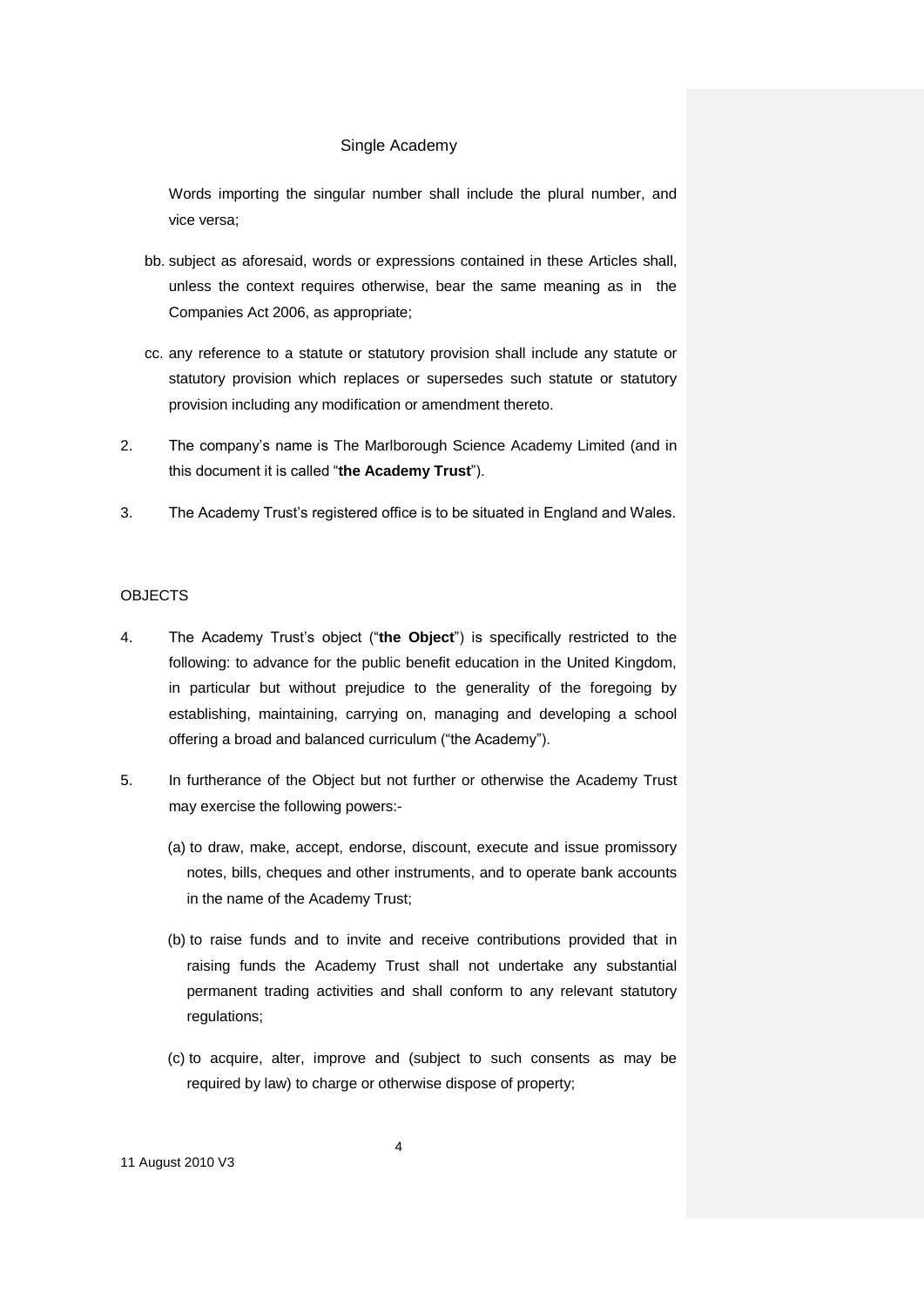- (d) subject to Article 6 below to employ such staff, as are necessary for the proper pursuit of the Object and to make all reasonable and necessary provision for the payments of pensions and superannuation to staff and their dependants;
- (e) to establish or support, whether financially or otherwise, any charitable trusts, associations or institutions formed for all or any of the Object;
- (f) to co-operate with other charities, other independent and maintained schools, voluntary bodies and statutory authorities operating in furtherance of the Object and to exchange information and advice with them;
- (g) to pay out of funds of the Academy Trust the costs, charges and expenses of and incidental to the formation and registration of the Academy Trust;
- (h) to establish, maintain, carry on, manage and develop the Academy at Watling Street, St Albans, Hertfordshire, AL1 2QA;
- (i) to offer scholarships, exhibitions, prizes and awards to pupils and former pupils, and otherwise to encourage and assist pupils and former pupils;
- (j) to provide educational facilities and services to students of all ages and the wider community for the public benefit;
- (k) to carry out research into the development and application of new techniques in education in particular in relation to the areas of curricular specialisation of the Academy and to its approach to curriculum development and delivery and to publish the results of such research, and to develop means of benefiting from application of the experience of industry, commerce, other schools and the voluntary sector to the education of pupils in academies;
- (l) subject to such consents as may be required by law and/or by any contract entered into by or on behalf of the Academy Trust to borrow and raise money for the furtherance of the Object in such manner and on such security as the Academy Trust may think fit;
- (m) to deposit or invest any funds of the Academy Trust not immediately required for the furtherance of its Object(but to invest only after obtaining such advice from a financial expert as the Governors consider necessary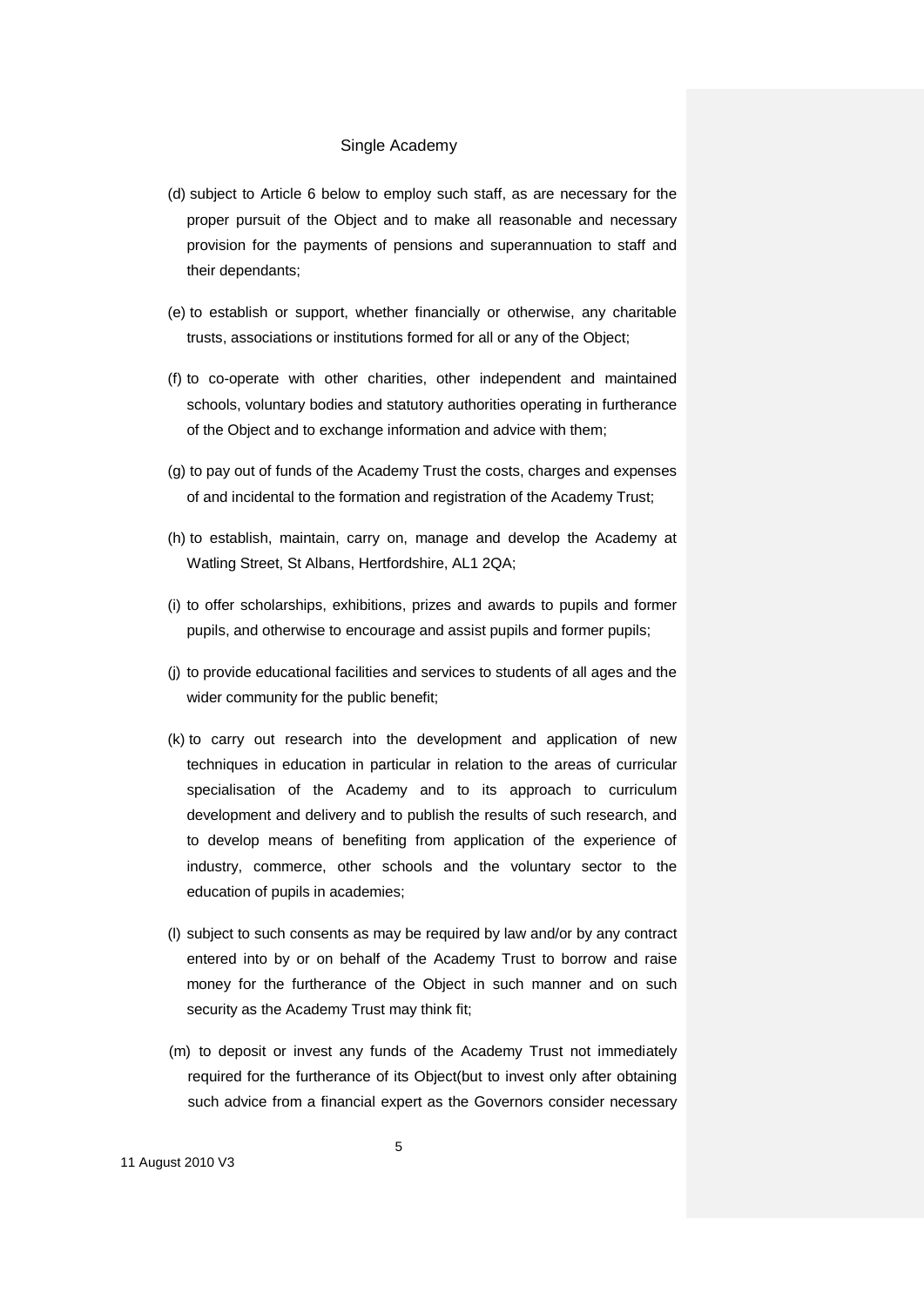and having regard to the suitability of investments and the need for diversification);

- (n) to delegate the management of investments to a financial expert, but only on terms that:
	- (i) the investment policy is set down in writing for the financial expert by the Governors;
	- (ii) every transaction is reported promptly to the Governors;
	- (iii) the performance of the investments is reviewed regularly with the Governors;
	- (iv) the Governors are entitled to cancel the delegation arrangement at any time;
	- (v) the investment policy and the delegation arrangement are reviewed at least once a year;
	- (vi) all payments due to the financial expert are on a scale or at a level which is agreed in advance and are notified promptly to the Governors on receipt; and
	- (vii) the financial expert must not do anything outside the powers of the Governors.
- (o) to arrange for investments or other property of the Academy Trust to be held in the name of a nominee company acting under the control of the Governors or of a financial expert acting under their instructions, and to pay any reasonable fee required;
- (p) to provide indemnity insurance to cover the liability of Governors which by virtue of any rule of law would otherwise attach to them in respect of any negligence, default, breach of trust or breach of duty of which they may be guilty in relation to the Academy Trust: Provided that any such insurance shall not extend to any claim arising from any act or omission which the Governors knew to be a breach of trust or breach of duty or which was committed by the Governors in reckless disregard of whether it was a breach of trust or breach of duty or not and provided also that any such insurance shall not extend to the costs of any unsuccessful defence to a criminal prosecution brought against the Governors in their capacity as Governors;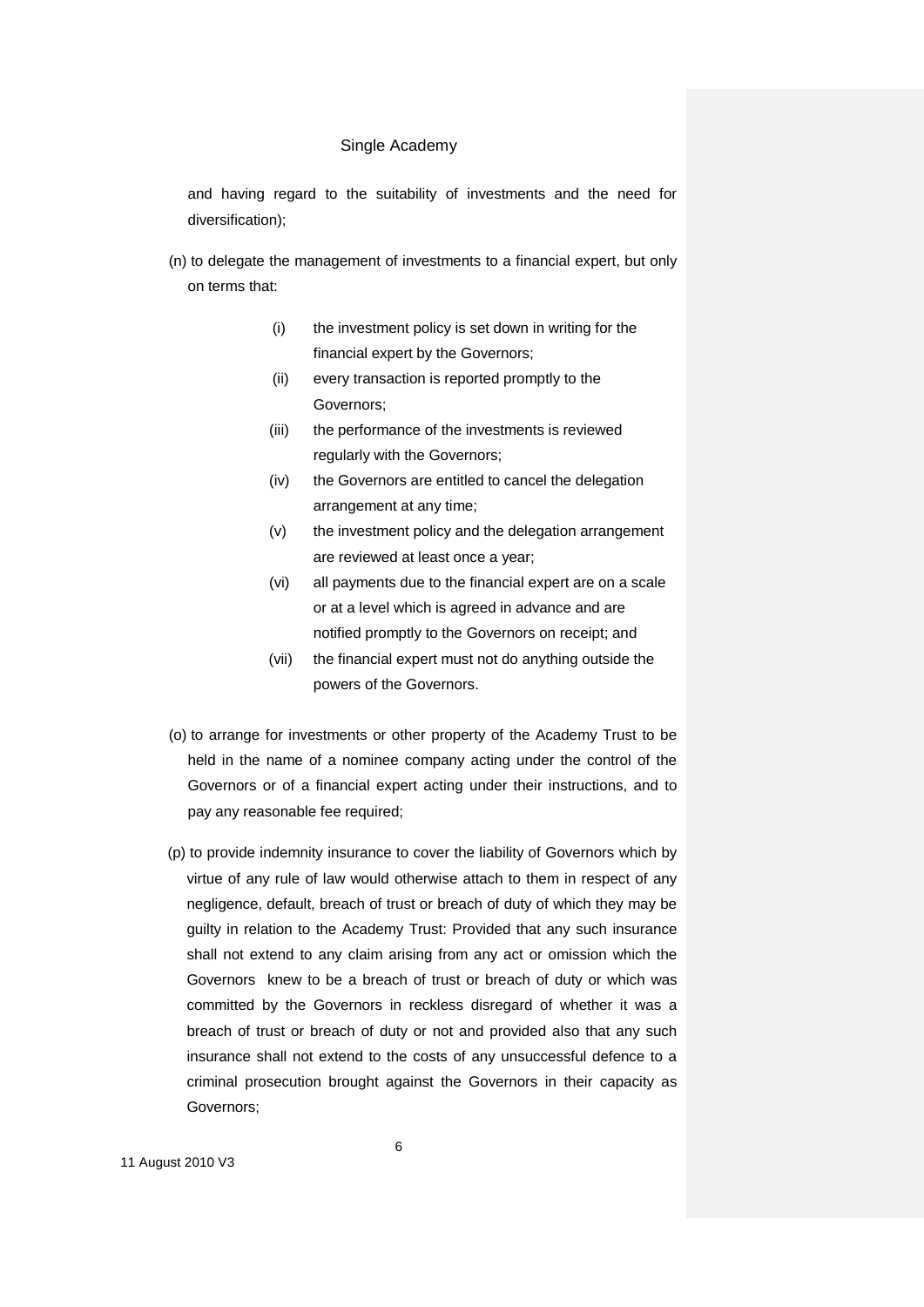- (q) to establish subsidiary companies to carry on any trade or business for the purpose of raising funds for the Academy Trust;
- (r) to do all such other lawful things as are necessary for or are incidental to or conducive to the achievement of the Object.
- 6.1 The income and property of the Academy Trust shall be applied solely towards the promotion of the Object.
- 6.2 None of the income or property of the Academy Trust may be paid or transferred directly or indirectly by way of dividend bonus or otherwise by way of profit to any member of the Academy Trust. Nonetheless a member of the Academy Trust who is not also a Governor may:
	- a) benefit as a beneficiary of the Academy Trust;
	- b) be paid reasonable and proper remuneration for any goods or services supplied to the Academy Trust;
	- c) be paid rent for premises let by the member of the Academy Trust if the amount of the rent and other terms of the letting are reasonable and proper; and
	- d) be paid interest on money lent to the Academy Trust at a reasonable and proper rate, such rate not to exceed 2 per cent per annum below the base lending rate of a UK clearing bank selected by the Governors, or 0.5%, whichever is the higher.
- 6.3 A Governor may benefit from any indemnity insurance purchased at the Academy Trust's expense to cover the liability of the Governors which by virtue of any rule of law would otherwise attach to them in respect of any negligence, default or breach of trust or breach of duty of which they may be guilty in relation to the Academy Trust: Provided that any such insurance shall not extend to any claim arising from any act or omission which the Governors knew to be a breach of trust or breach of duty or which was committed by the Governors in reckless disregard to whether it was a breach of trust or breach of duty or not and provided also that any such insurance shall not extend to the costs of any unsuccessful defence to a criminal prosecution brought against the Governors in their capacity as directors of the Academy Trust.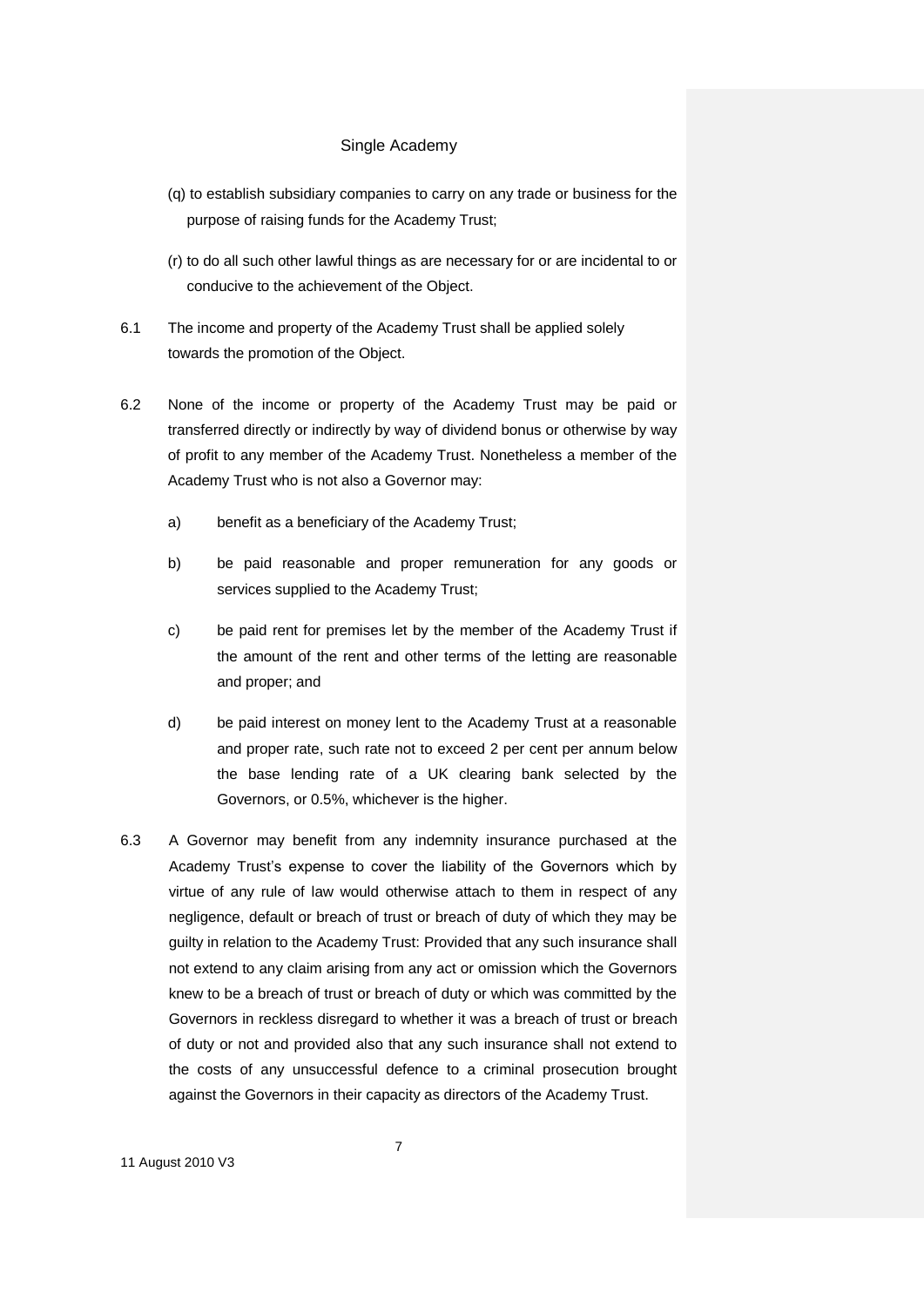- 6.4 A company, which has shares listed on a recognised stock exchange and of which any one Governor holds no more than 1% of the issued capital of that company, may receive fees, remuneration or other benefit in money or money's worth from the Academy Trust.
- 6.5 A Governor may at the discretion of the Governors be reimbursed from the property of the Academy Trust for reasonable expenses properly incurred by him or her when acting on behalf of the Academy Trust, but excluding expenses in connection with foreign travel.

# 6.6 No Governor may:

- (a) buy any goods or services from the Academy Trust;
- (b) sell goods, services, or any interest in land to the Academy Trust;
- (c) be employed by or receive any remuneration from the Academy Trust (other than the Principal whose employment and/or remuneration is subject to the procedure and conditions in Article 6.8)

(d) receive any other financial benefit from the Academy Trust; unless:

- (i) the payment is permitted by Article 6.7 and the Governors follow the procedure and observe the conditions set out in Article 6.8; or
- (ii) the Governors obtain the prior written approval of the Charity Commission and fully comply with any procedures it prescribes.
- 6.7 Subject to Article 6.8, a Governor may:
	- a) receive a benefit from the Academy Trust in the capacity of a beneficiary of the Academy Trust.
	- b) be employed by the Academy Trust or enter into a contract for the supply of goods or services to the Academy Trust, other than for acting as a Governor.
	- c) receive interest on money lent to the Academy Trust at a reasonable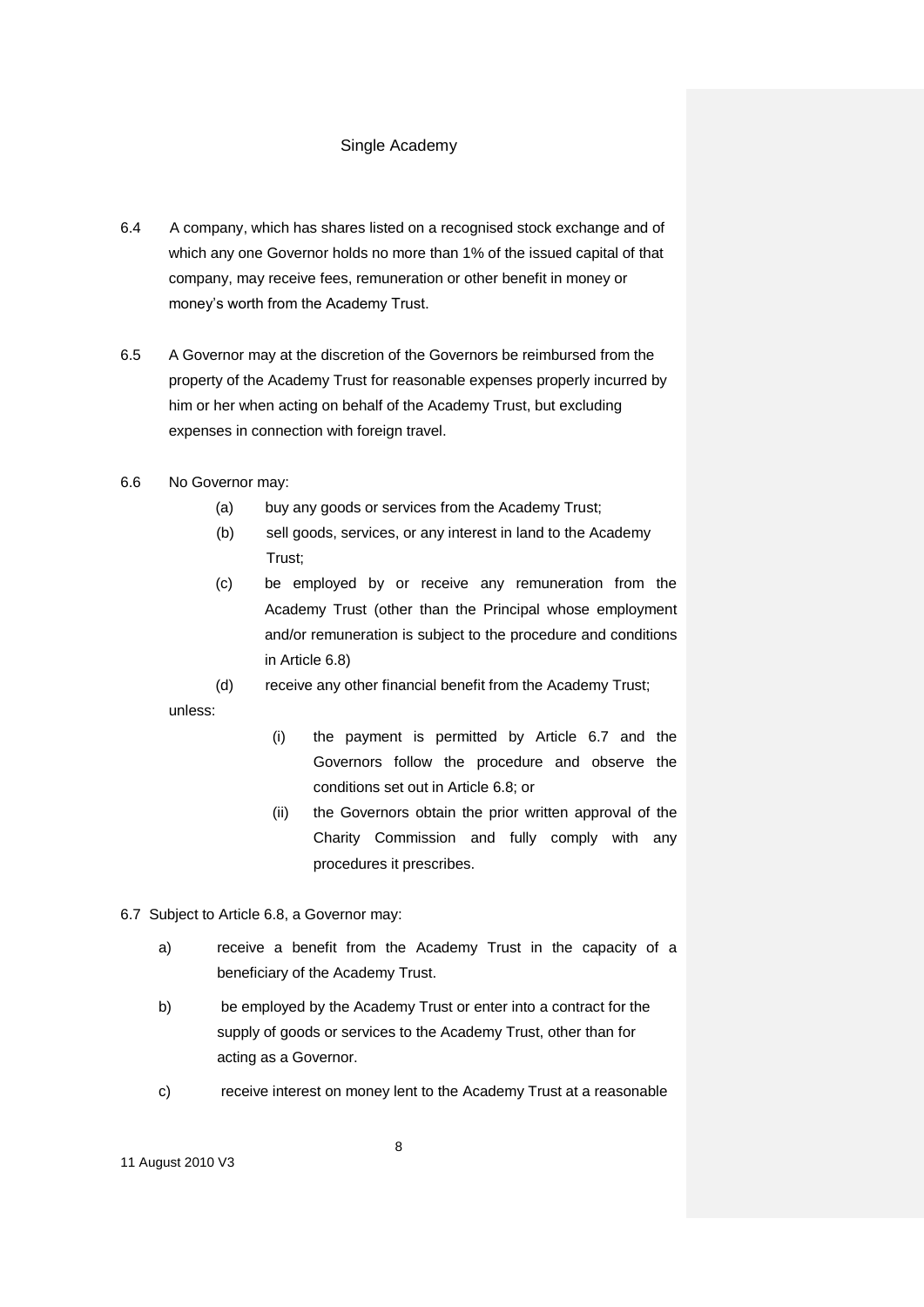and proper rate not exceeding 2% per annum below the base rate of a clearing bank to be selected by the Governors, or 0.5%, whichever is the higher.

- (d) receive rent for premises let by the Governor to the Academy Trust if the amount of the rent and the other terms of the lease are reasonable and proper.
- 6.8 The Academy Trust and its Governors may only rely upon the authority provided by Article 6.7 if each of the following conditions is satisfied:
	- (a) the remuneration or other sums paid to the Governor do not exceed an amount that is reasonable in all the circumstances.
	- (b) the Governor is absent from the part of any meeting at which there is discussion of:
		- i) his or her employment, remuneration, or any matter concerning the contract, payment or benefit; or
		- ii) his or her performance in the employment, or his or her performance of the contract; or
		- iii) any proposal to enter into any other contract or arrangement with him or her or to confer any benefit upon him or her that would be permitted under Article 6.7; or
		- (iv) any other matter relating to a payment or the conferring of any benefit permitted by Article 6.7.
	- (c) the Governor does not vote on any such matter and is not to be counted when calculating whether a quorum of Governors is present at the meeting.
	- (d) save in relation to employing or contracting with the Principal (a Governor pursuant to Articles 46 and 52) the other Governors are satisfied that it is in the interests of the Academy Trust to employ or to contract with that Governor rather than with someone who is not a Governor. In reaching that decision the Governors must balance the advantage of employing a Governor against the disadvantages of doing so (especially the loss of the Governor's services as a result of dealing with the Governor's conflict of interest).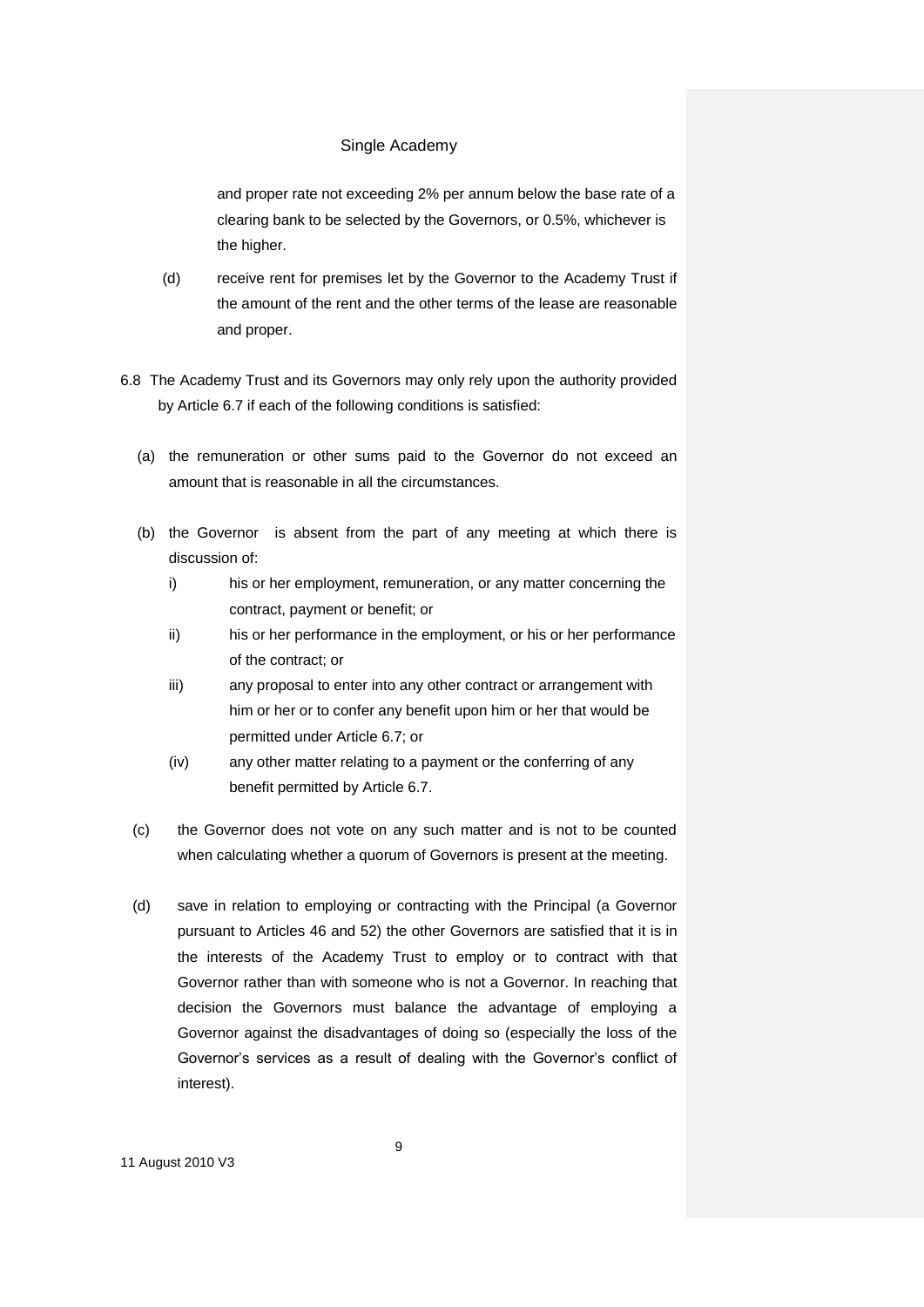- (e) the reason for their decision is recorded by the Governors in the minute book.
- (f) a majority of the Governors then in office have received no such payments or benefit.

6.8A The provision in clause 6.6 (c) that no Governor may be employed by or receive any remuneration from the Academy Trust (other than the Principal) does not apply to an existing employee of the Academy Trust who is subsequently elected or appointed as a Governor save that this clause shall only allow such a Governor to receive remuneration or benefit from the Academy Trust in his capacity as an employee of the Academy Trust and provided that the procedure as set out in Articles 6.8(b)(i), (ii) and 6.8 (c) is followed.

6.9 In Articles 6.2-6.9:

- (a) "Academy Trust" shall include any company in which the Academy Trust:
	- holds more than 50% of the shares; or
	- controls more than 50% of the voting rights attached to the shares; or
	- has the right to appoint one or more directors to the board of the company.
- (b) "Governor" shall include any child, stepchild, parent, grandchild, grandparent, brother, sister or spouse of the governor or any person living with the governor as his or her partner
- (c) the employment or remuneration of a Governor includes the engagement or remuneration of any firm or company in which the Governor is:
	- (i) a partner;
	- (ii) an employee;
	- (iii) a consultant;
	- (iv) a director;
	- (v) a member; or
	- (v) a shareholder, unless the shares of the company are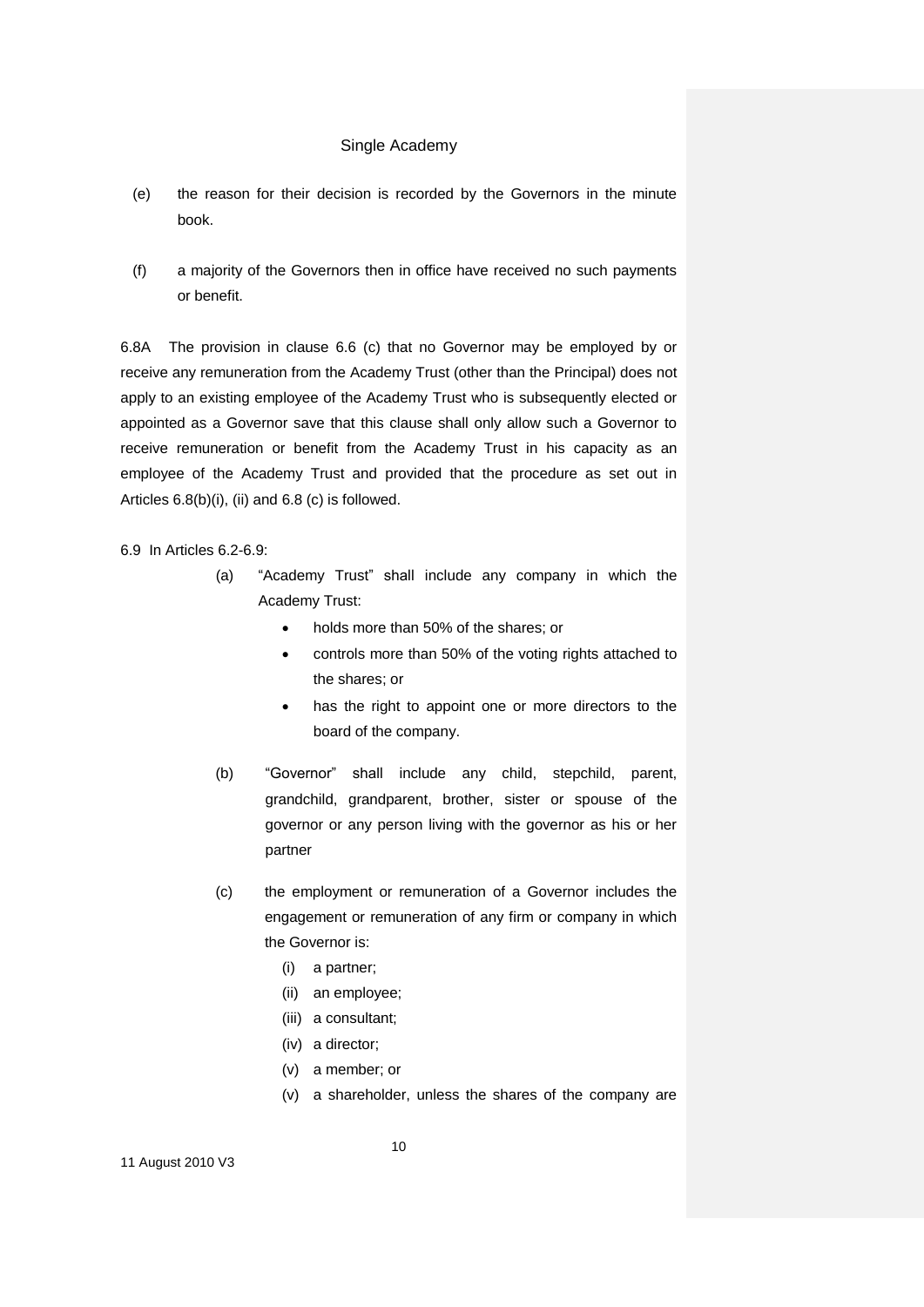listed on a recognised stock exchange and the Governor holds less than 1% of the issued capital.

- 7. The liability of the members of the Academy Trust is limited.
- 8. Every member of the Academy Trust undertakes to contribute such amount as may be required (not exceeding £10) to the Academy Trust's assets if it should be wound up while he or she is a member or within one year after he or she ceases to be a member, for payment of the Academy Trust's debts and liabilities before he or she ceases to be a member, and of the costs, charges and expenses of winding up, and for the adjustment of the rights of the contributories among themselves.
- 9. If the Academy Trust is wound up or dissolved and after all its debts and liabilities (including any under section 483 of the Education Act 1996) have been satisfied there remains any property it shall not be paid to or distributed among the members of the Academy Trust, but shall be given or transferred to some other charity or charities having objects similar to the Object which prohibits the distribution of its or their income and property to an extent at least as great as is imposed on the Academy Trust by Article 6 above, chosen by the members of the Academy Trust at or before the time of dissolution and if that cannot be done then to some other charitable object.
- 10. No alteration or addition shall be made to or in the provisions of the Articles without the written consent of the Secretary of State.
- 11. No alteration or addition shall be made to or in the provisions of the Articles which would have the effect (a) that the Academy Trust would cease to be a company to which section 60 of the Companies Act 2006 applies; or (b) that the Academy Trust would cease to be a charity.

#### MEMBERS

 $\overline{a}$ 

- 12. The Members of the Academy Trust shall comprise
	- a. the signatories to the Memorandum<sup>1</sup>

e.b.1 person appointed by the Secretary of State, in the event that the

**Formatted:** Bullets and Numbering

 $1$  There must be no less than 3 signatories to the Memorandum of Association.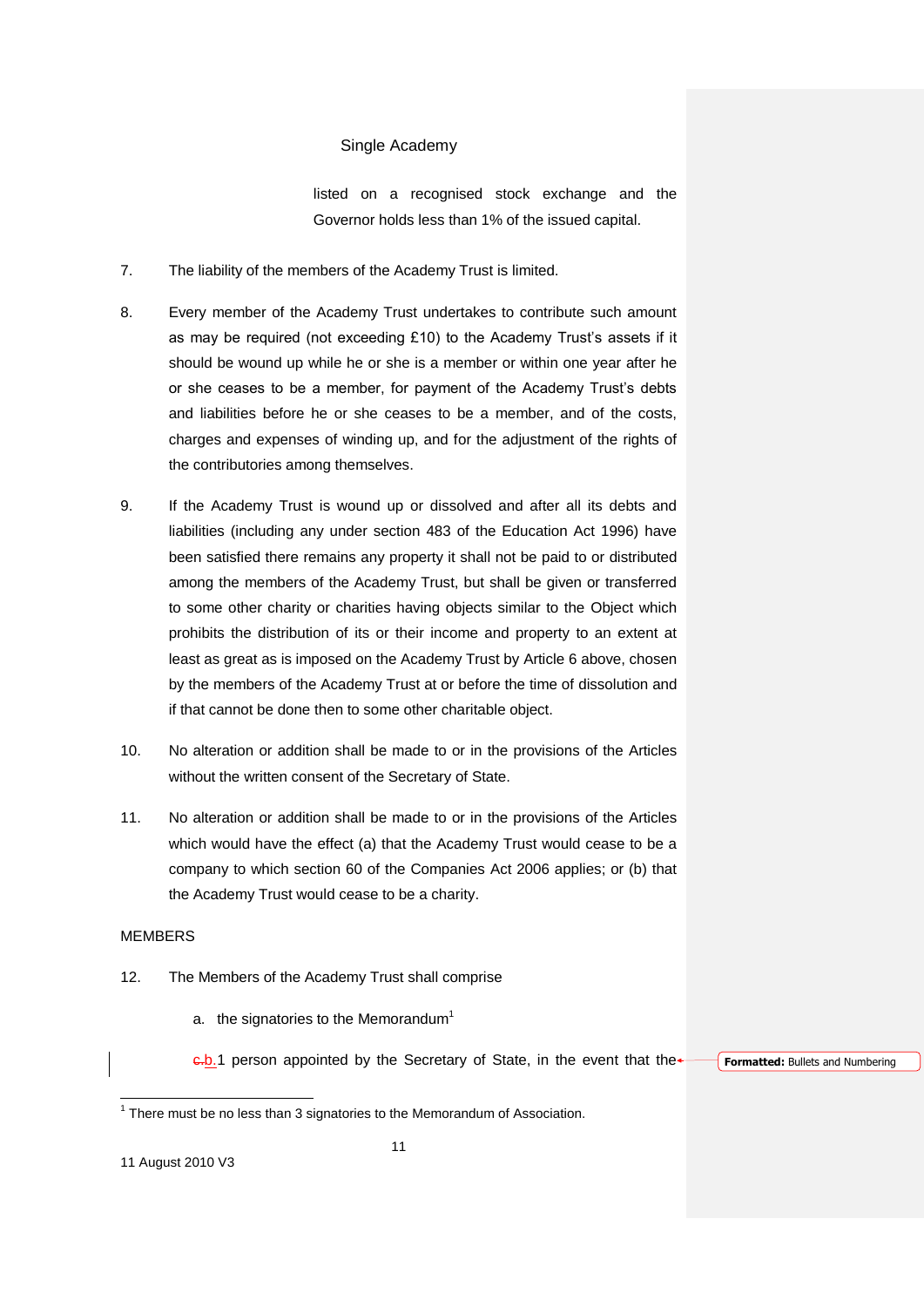Secretary of State appoints a person for this purpose;

**d.c.the chairman of the Governors; and** 

any person appointed under Article 16;

- 13. Each of the persons entitled to appoint Members in Article 12 shall have the right from time to time by written notice delivered to the Office to remove any Member appointed by them and to appoint a replacement Member to fill a vacancy whether resulting from such removal or otherwise.
- 14. If any of the persons entitled to appoint Members in Article 12:
	- a) in the case of an individual, die or become legally incapacitated;
	- b) in the case of a corporate entity, cease to exist and are not replaced by a successor institution; or
	- c) becomes insolvent or makes any arrangement or composition with their creditors generally

their right to appoint Members under these Articles shall vest in the remaining Members.

15. Membership will terminate automatically if:

a) a Member (which is a corporate entity) ceases to exist and is not replaced by a successor institution;

b) a Member (which is an individual) dies or becomes incapable by reason of mental disorder, illness or injury of managing and administering his own affairs; or

c) a Member becomes insolvent or makes any arrangement or composition with that Member's creditors generally.

16. The Members may agree unanimously in writing to appoint such additional Members as they think fit and may unanimously (save that the agreement of the Member(s) to be removed shall not be required) in writing agree to remove any such additional Members.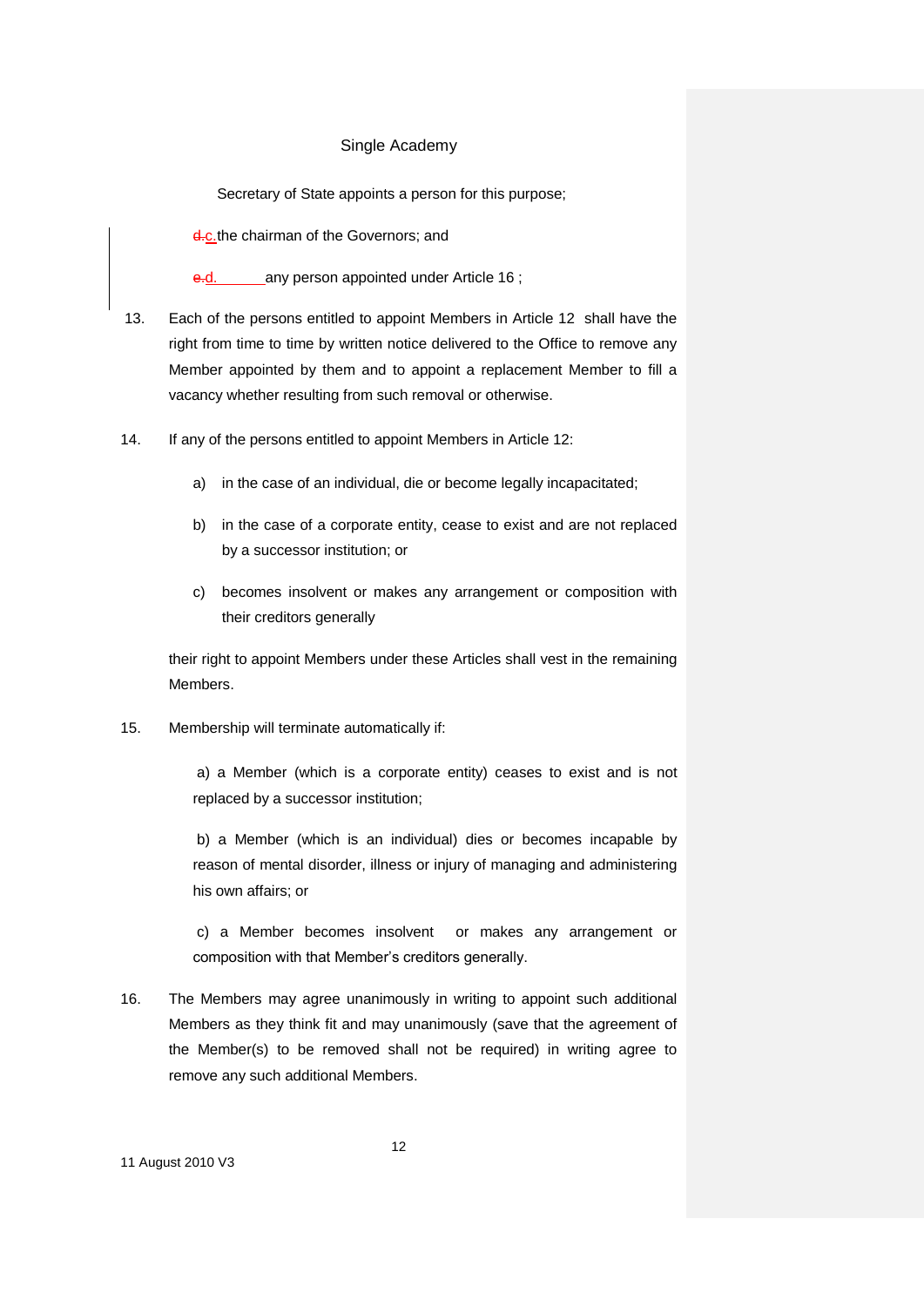- 17. Every person nominated to be a Member of the Academy Trust shall either sign a written consent to become a Member or sign the register of Members on becoming a Member.
- 18. Any Member may resign provided that after such resignation the number of Members is not less than three. A Member shall cease to be one immediately on the receipt by the Academy Trust of a notice in writing signed by the person or persons entitled to remove him under Articles 13 or 16 provided that no such notice shall take effect when the number of Members is less than three unless it contains or is accompanied by the appointment of a replacement Member.

### GENERAL MEETINGS

- 19. The Academy Trust shall hold an Annual General Meeting each year in addition to any other meetings in that year, and shall specify the meeting as such in the notices calling it; and not more than fifteen months shall elapse between the date of one Annual General Meeting of the Academy Trust and that of the next. Provided that so long as the Academy Trust holds its first Annual General Meeting within eighteen months of its incorporation, it need not hold it in the year of its incorporation or in the following year. The Annual General Meeting shall be held at such time and place as the Governors shall appoint. All meetings other than Annual General Meetings shall be called General Meetings.
- 20. The Governors may call general meetings and, on the requisition of Members pursuant to the provisions of the Companies Act 2006, shall forthwith proceed to convene a general meeting in accordance with that Act. If there are not within the United Kingdom sufficient Governors to call a general meeting, any Governor or any Member of the Academy Trust may call a general meeting.

#### NOTICE OF GENERAL MEETINGS

21. General meetings shall be called by at least fourteen clear days' notice but a general meeting may be called by shorter notice if it is so agreed by a majority in number of Members having a right to attend and vote and together representing not less than 90% of the total voting rights at that meeting.

The notice shall specify the time and place of the meeting and the general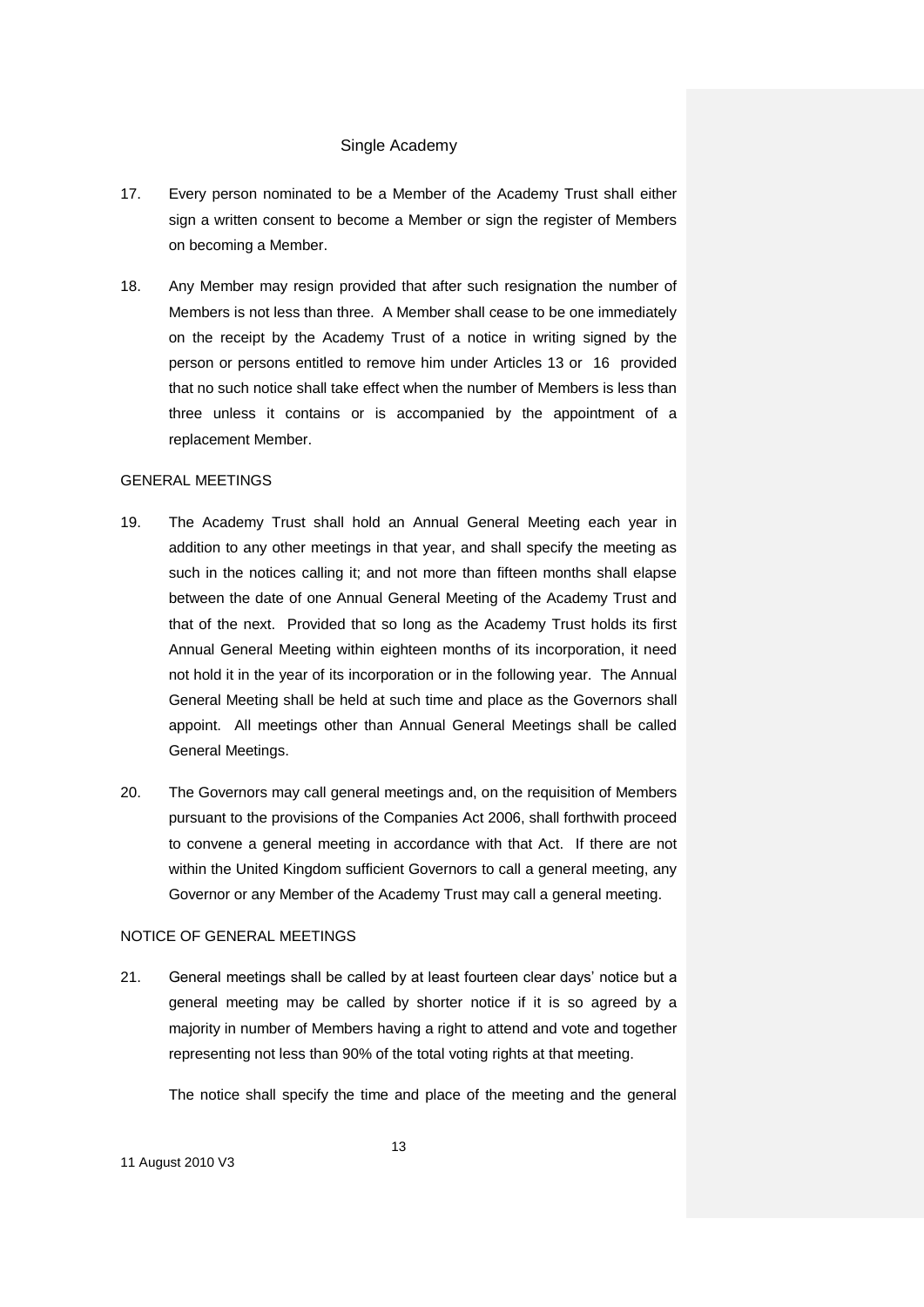nature of the business to be transacted and, in the case of an Annual General Meeting, shall specify the meeting as such. The notice shall also state that the Member is entitled to appoint a proxy.

The notice shall be given to all the Members, to the Governors and auditors.

22. The accidental omission to give notice of a meeting to, or the non-receipt of notice of a meeting by, any person entitled to receive notice shall not invalidate the proceedings at that meeting.

# PROCEEDINGS AT GENERAL MEETINGS.

- 23. No business shall be transacted at any meeting unless a quorum is present. A Member counts towards the quorum by being present either in person or by proxy. Two persons entitled to vote upon the business to be transacted, each being a Member or a proxy of a Member or a duly authorised representative of a Member organisation shall constitute a quorum.
- 24. If a quorum is not present within half an hour from the time appointed for the meeting, or if during a meeting a quorum ceases to be present, the meeting shall stand adjourned to the same day in the next week at the same time and place or to such time and place as the Governors may determine.
- 25. The chairman, if any, of the Governors or in his absence some other Governor nominated by the Governors shall preside as chairman of the meeting, but if neither the chairman nor such other Governor (if any) be present within fifteen minutes after the time appointed for holding the meeting and willing to act, the Governors present shall elect one of their number to be chairman and, if there is only one Governor present and willing to act, he shall be the chairman.
- 26. If no Governor is willing to act as chairman, or if no Governor is present within fifteen minutes after the time appointed for holding the meeting, the Members present and entitled to vote shall choose one of their number to be chairman.
- 27. A Governor shall, notwithstanding that he is not a Member, be entitled to attend and speak at any general meeting.
- 28. The chairman may, with the consent of a majority of the Members at a meeting at which a quorum is present (and shall if so directed by the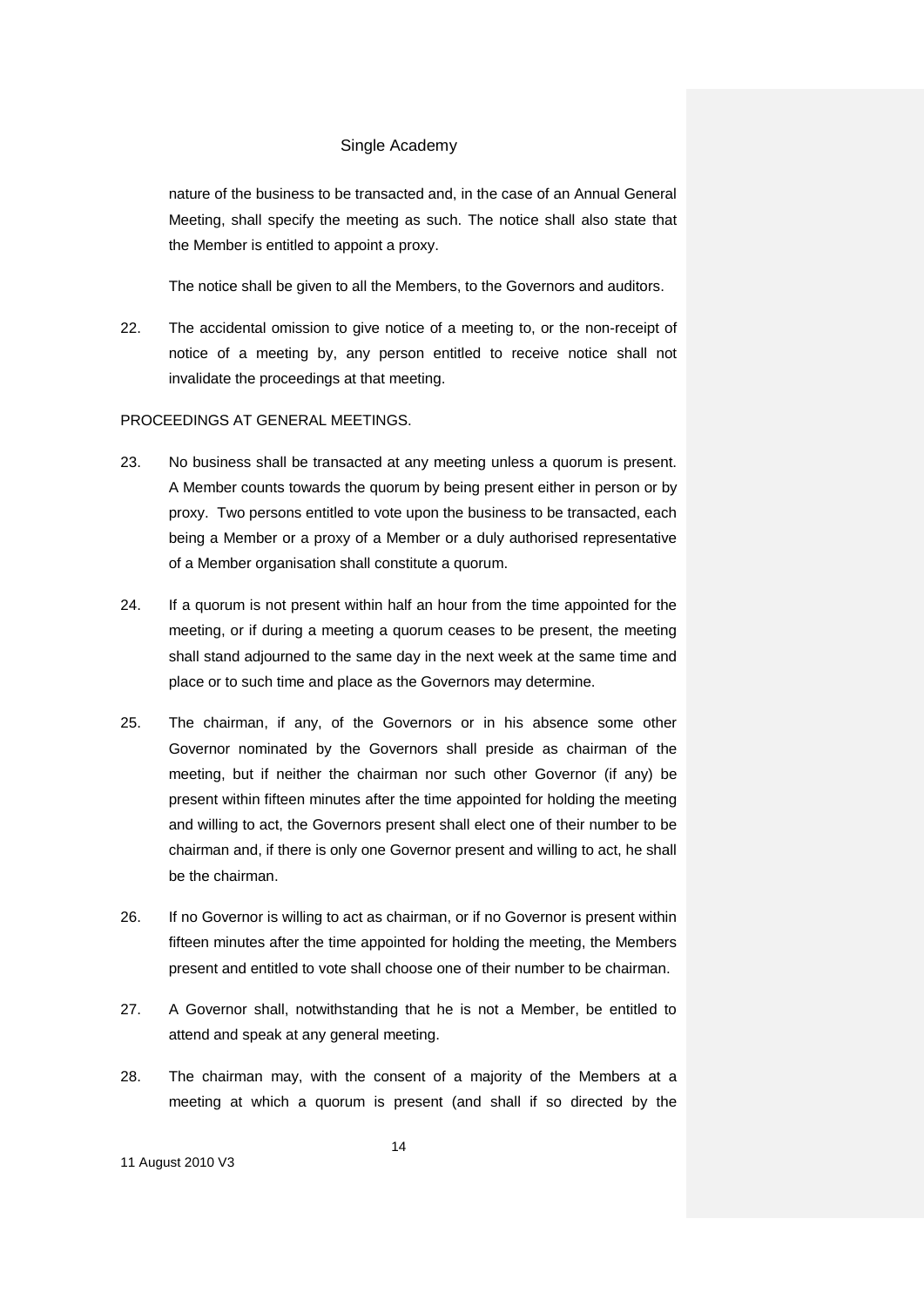meeting), adjourn the meeting from time to time and from place to place, but no business shall be transacted at any adjourned meeting other than the business which might properly have been transacted at the meeting had the adjournment not taken place. When a meeting is adjourned for fourteen days or more, at least seven clear days' notice shall be given specifying the time, date and place of the adjourned meeting and the general nature of the business to be transacted. Otherwise it shall not be necessary to give any such notice.

- 29. A resolution put to the vote of the meeting shall be decided on a show of hands unless before, or on the declaration of the result of the show of hands a poll is duly demanded. Subject to the provisions of the Companies Act 2006, a poll may be demanded:-
	- (a) by the chairman; or
	- (b) by at least two Members having the right to vote at the meeting; or
	- (c) by a Member or Members representing not less than one-tenth of the total voting rights of all the Members having the right to vote at the meeting.
- 30. Unless a poll is duly demanded a declaration by the chairman that a resolution has been carried or carried unanimously, or by a particular majority, or lost, or not carried by a particular majority and an entry to that effect in the minutes of the meeting shall be conclusive evidence of the fact without proof of the number or proportion of the votes recorded in favour of or against such resolution.
- 31. The demand for a poll may be withdrawn, before the poll is taken, but only with the consent of the chairman. The withdrawal of a demand for a poll shall not invalidate the result of a show of hands declared before the demand for the poll was made.
- 32. A poll shall be taken as the chairman directs and he may appoint scrutineers (who need not be Members) and fix a time, date and place for declaring the results. The result of the poll shall be deemed to be the resolution of the meeting at which the poll was demanded.
- 33. A poll demanded on the election of the chairman or on a question of adjournment shall be taken immediately. A poll demanded on any other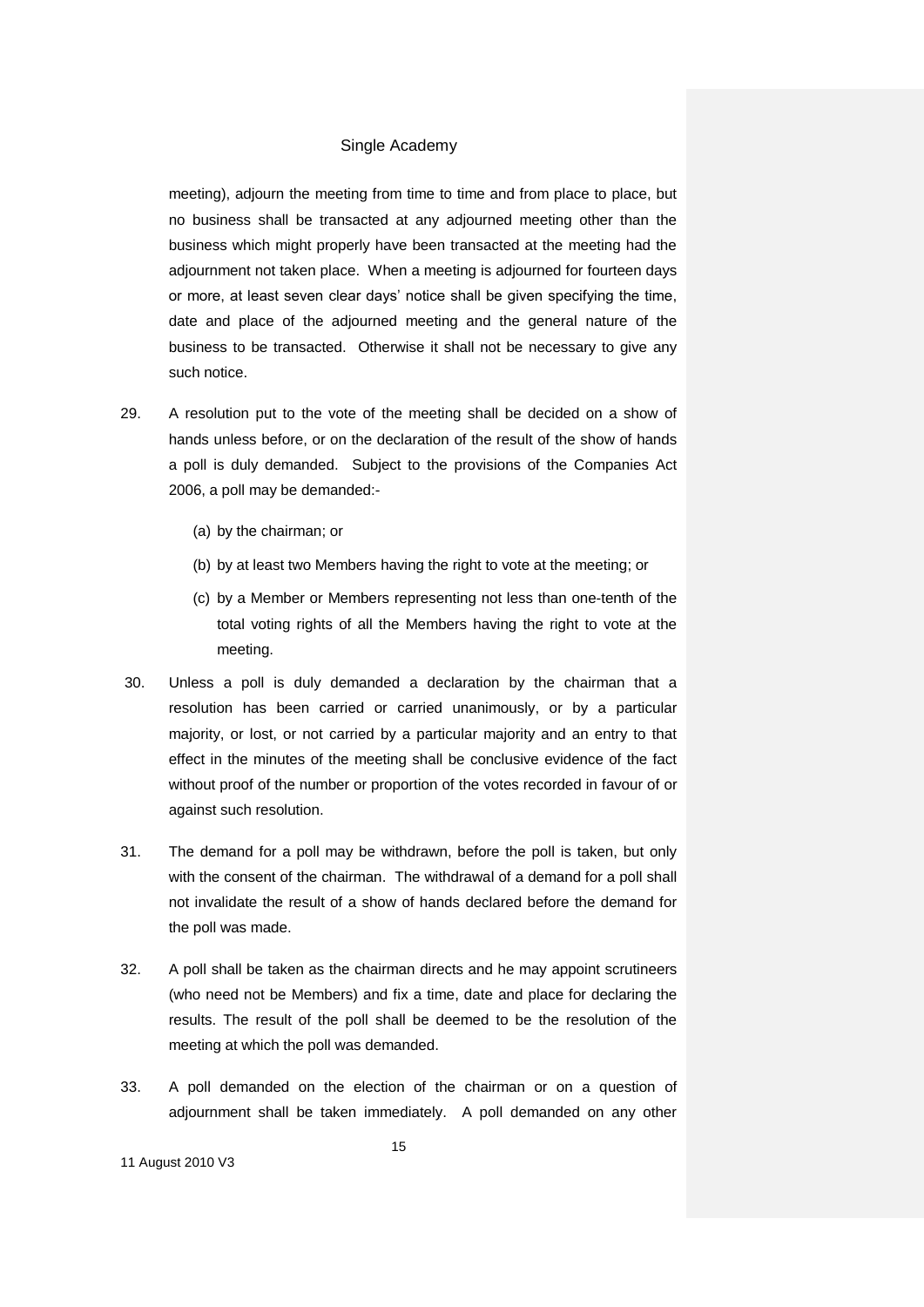question shall be taken either immediately or at such time, date and place as the chairman directs not being more than thirty days after the poll is demanded. The demand for a poll shall not prevent continuance of a meeting for the transaction of any business other than the question on which the poll is demanded. If a poll is demanded before the declaration of the result of a show of hands and the demand is duly withdrawn, the meeting shall continue as if the demand had not been made.

- 34. No notice need be given of a poll not taken immediately if the time, date and place at which it is to be taken are announced at the meeting at which it is demanded. In other cases at least seven clear days' notice shall be given specifying the time, date and place at which the poll is to be taken.
- 35. A resolution in writing agreed by such number of Members as required if it had been proposed at a general meeting shall be as effectual as if it had been passed at a general meeting duly convened and held provided that a copy of the proposed resolution has been sent to every Member. The resolution may consist of several instruments in the like form each agreed by one or more Members.

# VOTES OF MEMBERS

- 36. On the show of hands every Member present in person shall have one vote. On a poll every Member present in person or by proxy shall have one vote.
- 37. Not used.
- 38. No Member shall be entitled to vote at any general meeting unless all moneys then payable by him to the Academy Trust have been paid.
- 39. No objections shall be raised to the qualification of any person to vote at any general meeting except at the meeting or adjourned meeting at which the vote objected to is tendered, and every vote not disallowed at the meeting shall be valid. Any objection made in due time shall be referred to the chairman whose decision shall be final and conclusive.
- 40. An instrument appointing a proxy shall be in writing, signed by or on behalf of the appointer and shall be in the following form (or in a form as near thereto as circumstances allow or in any other form which is usual or which the Governors may approve) -.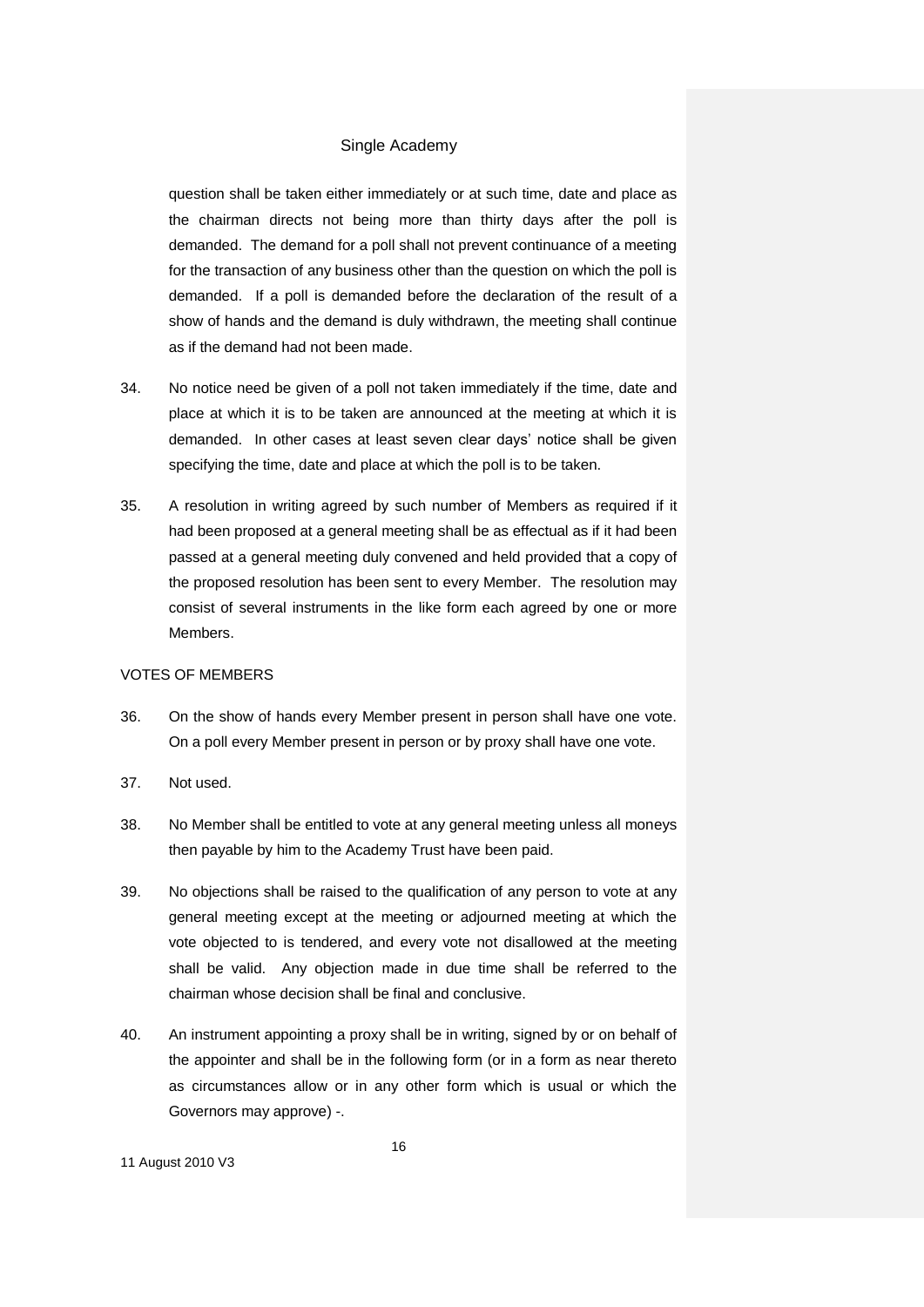"I/We, …….., of ………, being a Member/Members of the above named Academy Trust, hereby appoint …… of ……, or in his absence, …….. of ....... as my/our proxy to vote in my/our name[s] and on my/our behalf at the annual general meeting/ general meeting of the Academy Trust to be held on .....20[ ], and at any adjournment thereof.

Signed on ….. 20[ ]"

41. Where it is desired to afford Members an opportunity of instructing the proxy how he shall act the instrument appointing a proxy shall be in the following form (or in a form as near thereto as circumstances allow or in any other form which is usual or which the Governors may approve)-

> "I/We, ……., of ……., being a Member/Members of the above-named Academy Trust, hereby appoint …. of ……., or in his absence, ….. of ......, as my/our proxy to vote in my/our name[s] and on my/our behalf at the annual general meeting/ general meeting of the Academy Trust, to be held on .... 20[], and at any adjournment thereof.

> This form is to be used in respect of the resolutions mentioned below as follows:

Resolution No. 1 \*for \* against

Resolution No. 2 \*for \* against.

Strike out whichever is not desired.

Unless otherwise instructed, the proxy may vote as he thinks fit or abstain from voting.

Signed on …. 20[ ]"

42. The instrument appointing a proxy and any authority under which it is signed or a copy of such authority certified by a notary or in some other way approved by the Governors may -

> (a) be deposited at the office or at such other place within the United Kingdom as is specified in the notice convening the meeting or in any instrument of proxy sent out by the Academy Trust in relation to the meeting not less than 48 hours before the time for holding the meeting or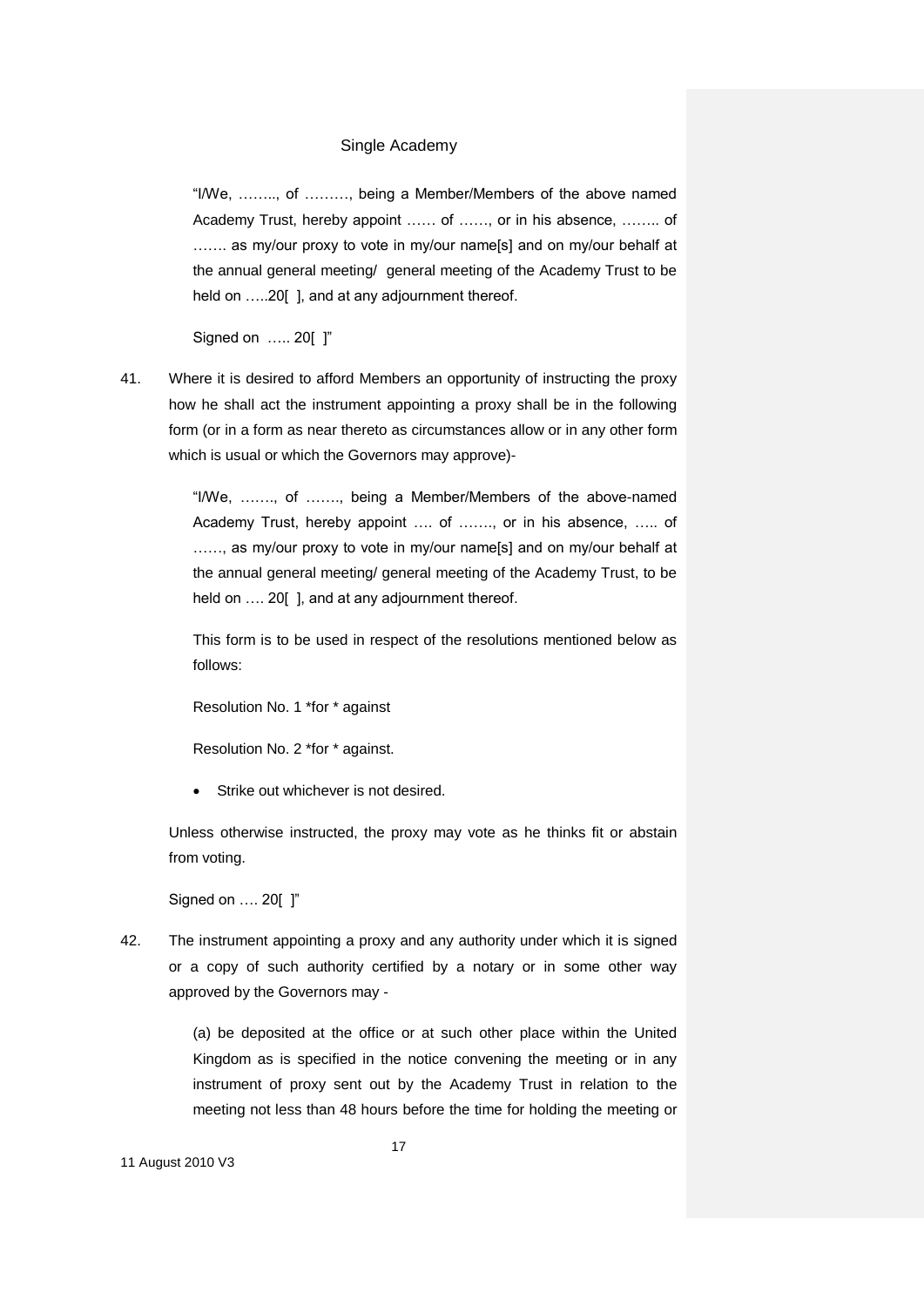adjourned meeting at which the person named in the instrument proposes to vote, or

(b) in the case of a poll taken more than 48 hours after it is demanded, be deposited as aforesaid after the poll has been demanded and not less than 24 hours before the time appointed for the taking of the poll;

(c)where the poll is not taken forthwith but is taken not more than 48 hours after it was demanded, be delivered at the meeting at which the poll was demanded to the chairman or to the Secretary or to any Governor;

and an instrument of proxy which is not deposited or delivered in a manner so permitted shall be invalid.

- 43. A vote given or poll demanded by proxy or by the duly authorised representative of a corporation shall be valid notwithstanding the previous determination of the authority of the person voting or demanding a poll unless notice of the determination was received by the Academy Trust at the office or at such other place at which the instrument of proxy was duly deposited before the commencement of the meeting or adjourned meeting at which the vote given or the poll demanded or (or in the case of a poll taken otherwise than on the same day as the meeting or adjourned meeting) the time appointed for taking the poll.
- 44. Any organisation which is a Member of the Academy Trust may by resolution of its board of directors or other governing body authorise such person as it thinks fit to act as its representative at any meeting of the Academy Trust, and the person so authorised shall be entitled to exercise the same powers on behalf of the organisation which he represents as that organisation could exercise if it were an individual Member of the Academy Trust.

### GOVERNORS

- 45. The number of Governors shall be not less than three but (unless otherwise determined by ordinary resolution) shall not be subject to any maximum.
- 46. Subject to Articles 48-49 and 64, the Academy Trust shall have the following Governors:
	- a. Up to [x] Governors, appointed under Article 50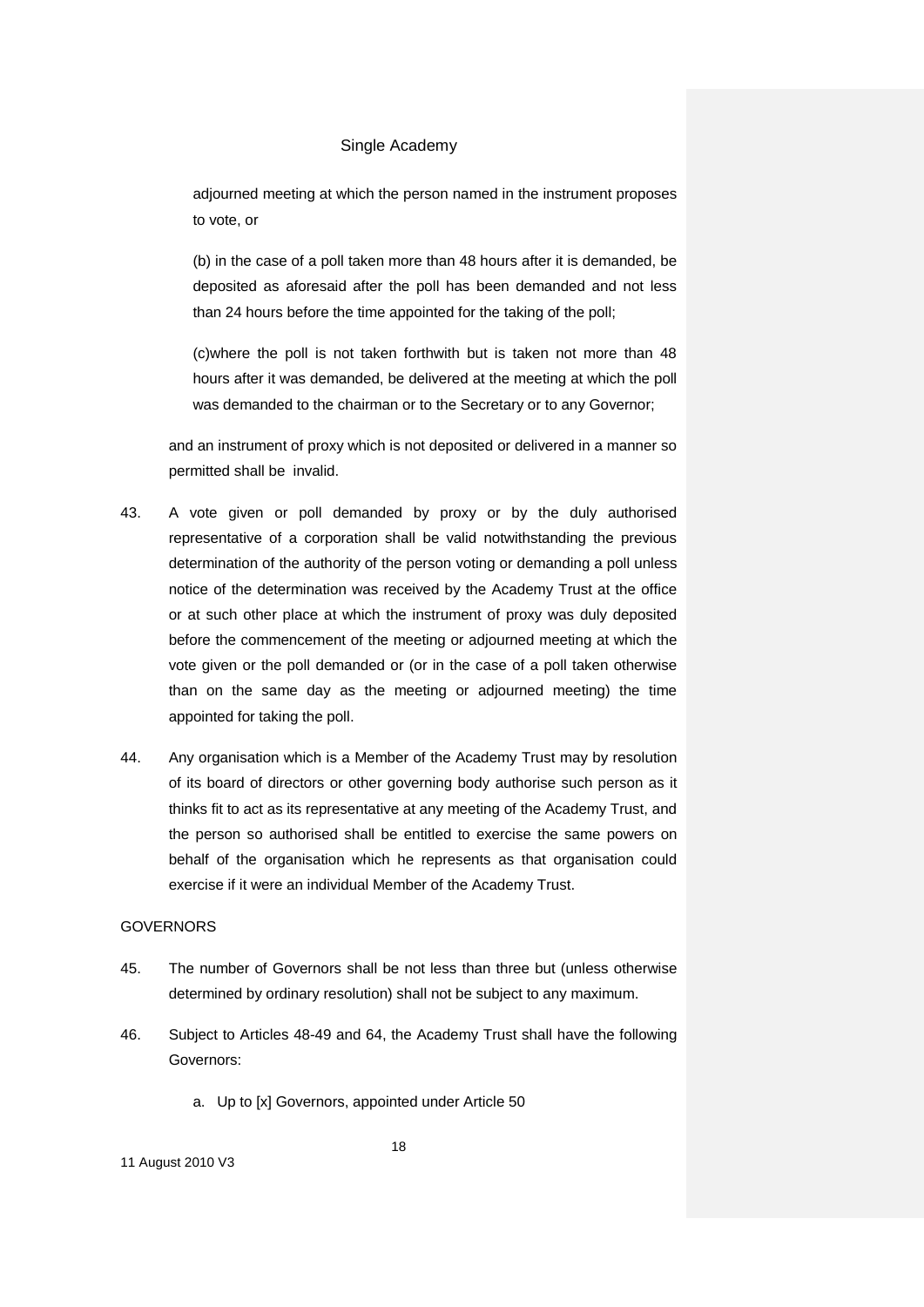- b. any Staff Governors, if appointed under Article 50A;
- c. up to 1 LA Governor if appointed under Article 51 ;
- d. a minimum of 2 Parent Governors appointed under Articles 53-58 ;
- e. the Principal;
- f. any Additional Governors, if appointed under Article 62, 62A or 68A; and
- g. any Further Governors, if appointed under Article 63 or Article 68A;
- 47. The Academy Trust may also have any Co-opted Governor appointed under Article 59.
- 48. The first Governors shall be those persons named in the statement delivered pursuant to sections 9 and 12 of the Companies Act 2006.
- 49. Future Governors shall be appointed or elected, as the case may be, under these Articles. Where it is not possible for such a Governor to be appointed or elected due to the fact that an Academy has not yet been established or the Principal has not been appointed, then the relevant Article or part thereof shall not apply.

#### APPOINTMENT OF GOVERNORS

- 50. The Members may appoint up to [X] Governors.
- 50A. The Members may appoint Staff Governors through such process as they may determine, provided that the total number of Governors (including the Principal) who are employees of the Academy Trust does not exceed one third of the total number of Governors.
- 51. The LA may appoint the LA Governor.
- 52. The Principal shall be treated for all purposes as being an ex officio Governor.
- 53. Subject to Article 57, the Parent Governors shall be elected by parents of registered pupils at the Academy. A Parent Governor must be a parent of a pupil at the Academy at the time when he is elected.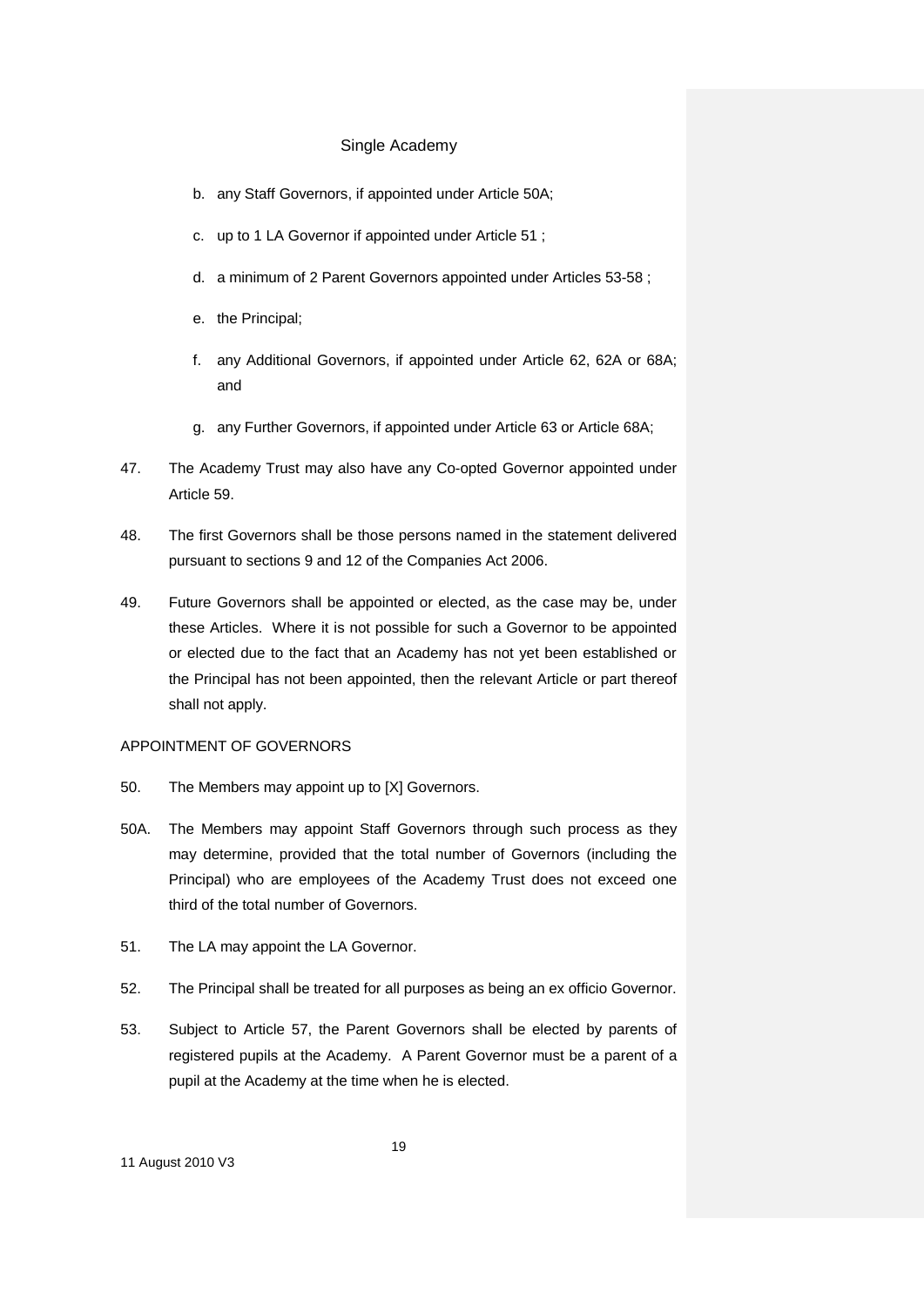- 54. The Governing Body shall make all necessary arrangements for, and determine all other matters relating to, an election of Parent Governors, including any question of whether a person is a parent of a registered pupil at the Academy. Any election of Parent Governors which is contested shall be held by secret ballot.
- 55. The arrangements made for the election of a Parent Governor shall provide for every person who is entitled to vote in the election to have an opportunity to do so by post or, if he prefers, by having his ballot paper returned to the Academy Trust by a registered pupil at the Academy.
- 56. Where a vacancy for a Parent Governor is required to be filled by election, the Governing Body shall take such steps as are reasonably practical to secure that every person who is known to them to be a parent of a registered pupil at the Academy is informed of the vacancy and that it is required to be filled by election, informed that he is entitled to stand as a candidate, and vote at the election, and given an opportunity to do so.
- 57. The number of Parent Governors required shall be made up by Parent Governors appointed by the Governing Body if the number of parents standing for election is less than the number of vacancies.
- 58. In appointing a Parent Governor the Governing Body shall appoint a person who is the parent of a registered pupil at the Academy; or where it is not reasonably practical to do so, a person who is the parent of a child of compulsory school age.

### CO-OPTED GOVERNORS

59. The Governors may appoint up to [3] Co-opted Governors. A 'Co-opted Governor' means a person who is appointed to be a Governor by being Coopted by Governors who have not themselves been so appointed. The Governors may not co-opt an employee of the Academy Trust as a Co-opted Governor if thereby the number of Governors who are employees of the Academy Trust would exceed one third of the total number of Governors (including the Principal).

### APPOINTMENT OF ADDITIONAL GOVERNORS

60. The Secretary of State may give a warning notice to the Governors where he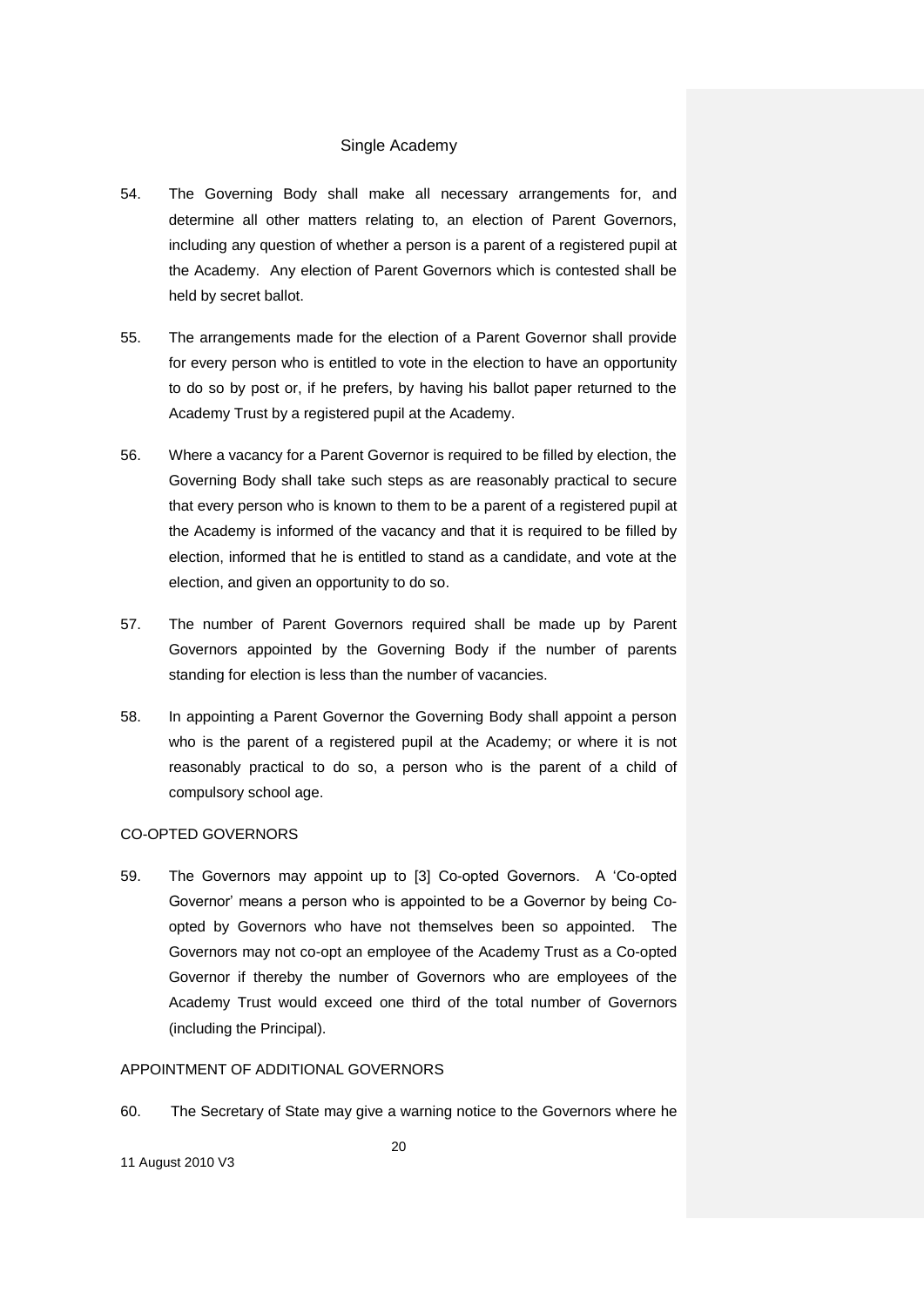is satisfied—

- i) that the standards of performance of pupils at the Academy are unacceptably low, or
- ii) that there has been a serious breakdown in the way the Academy is managed or governed, or
- iii) that the safety of pupils or staff of the Academy is threatened (whether by a breakdown of discipline or otherwise).
- 61. For the purposes of Article 60 a 'warning notice' is a notice in writing by the Secretary of State to the Academy Trust delivered to the Office setting out—

a) the matters referred to in Article 60;

b) the action which he requires the Governors to take in order to remedy those matters; and

c) the period within which that action is to be taken by the Governors ('the compliance period').

62. The Secretary of State may appoint such Additional Governors as he thinks fit if the Secretary of State has:

a) given the Governors a warning notice in accordance with Article 60 ; and

b) the Governors have failed to comply, or secure compliance, with the notice to the Secretary of State's satisfaction within the compliance period.

62A The Secretary of State may also appoint such Additional Governors where following an Inspection by the Chief Inspector in accordance with the Education Act 2005 (an "Inspection") the Academy Trust receives an Ofsted grading (being a grade referred to in The Framework for School Inspection or any modification or replacement of that document for the time being in force) which amounts to a drop, either from one Inspection to the next Inspection or between any two Inspections carried out within a 5 year period, of two Ofsted grades. For the purposes of the foregoing the grade received by Marlborough School Science College shall be regarded as the grade received by the Academy.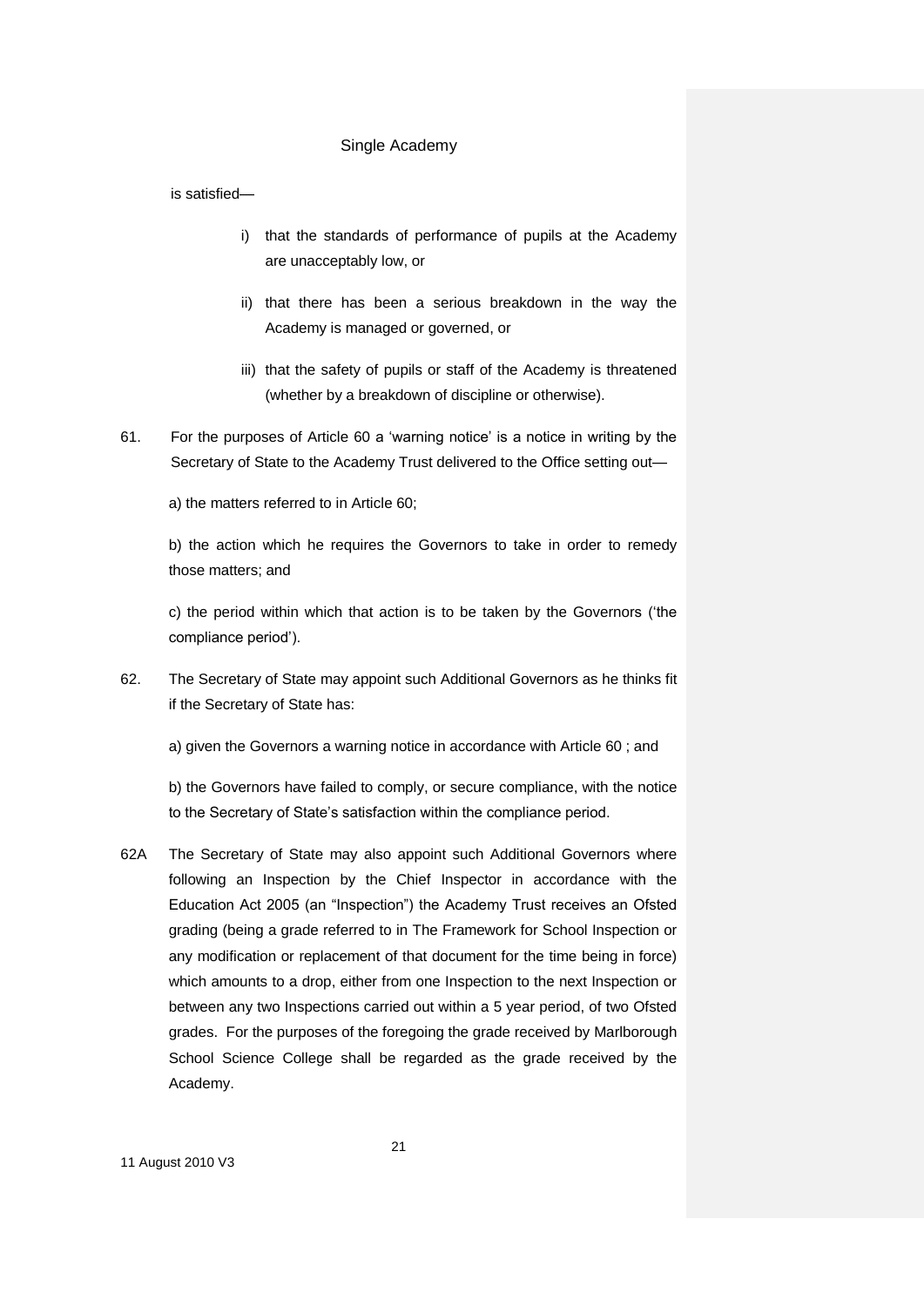- 63. The Secretary of State may also appoint such Further Governors as he thinks fit if a Special Measures Termination Event (as defined in the Funding Agreement) occurs in respect of the Academy.
- 64. Within 5 days of the Secretary of State appointing any Additional or Further Governors in accordance with Articles 62, 62A or 63, any Governors appointed under Article 50 and holding office immediately preceding the appointment of such Governors, shall resign immediately and the Members' power to appoint Governors under Article 50 shall remain suspended until the Secretary of State removes one or more of the Additional or Further Governors.

#### TERM OF OFFICE

65. The term of office for any Governor shall be 4 years, save that this time limit shall not apply to the Principal. Subject to remaining eligible to be a particular type of Governor, any Governor may be re-appointed or re-elected.

#### RESIGNATION AND REMOVAL

- 66. A Governor shall cease to hold office if he resigns his office by notice to the Academy Trust (but only if at least three Governors will remain in office when the notice of resignation is to take effect).
- 67. A Governor shall cease to hold office if he is removed by the person or persons who appointed him. This Article does not apply in respect of a Parent Governor.
- 68. Where a Governor resigns his office or is removed from office, the Governor or, where he is removed from office, those removing him, shall give written notice thereof to the Secretary.
- 68A. Where an Additional or Further Governor appointed pursuant to Articles 62, 62A or 63 ceases to hold office as a Governor for any reason, other than being removed by the Secretary of State, the Secretary of State shall be entitled to appoint an Additional or Further Governor in his place.

# DISQUALIFICATION OF GOVERNORS

69. No person shall be qualified to be a Governor unless he is aged 18 or over at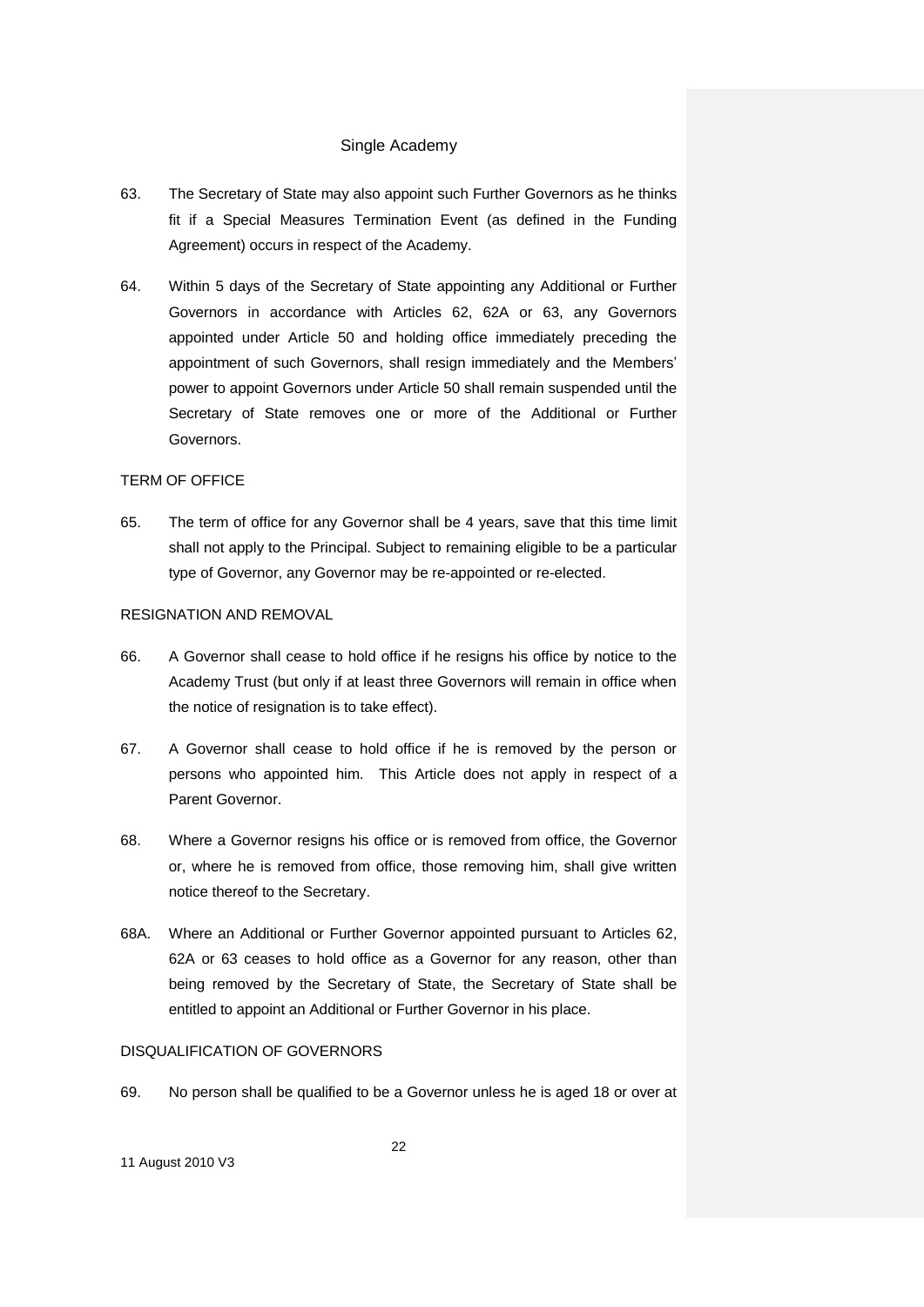the date of his election or appointment. No current pupil of the Academy shall be a Governor.

- 70. A Governor shall cease to hold office if he becomes incapable by reason of mental disorder, illness or injury of managing or administering his own affairs.
- 71. A Governor shall cease to hold office if he is absent without the permission of the Governors from all their meetings held within a period of six months and the Governors resolve that his office be vacated.
- 72. A person shall be disqualified from holding or continuing to hold office as a Governor if—

a) his estate has been sequestrated and the sequestration has not been discharged, annulled or reduced; or

b) he is the subject of a bankruptcy restrictions order or an interim order.

- 73. A person shall be disqualified from holding or continuing to hold office as a Governor at any time when he is subject to a disqualification order or a disqualification undertaking under the Company Directors Disqualification Act 1986 or to an order made under section 429(2)(b) of the Insolvency Act 1986 (failure to pay under county court administration order).
- 74. A Governor shall cease to hold office if he ceases to be a Governor by virtue of any provision in the Companies Act 2006 or is disqualified from acting as a trustee by virtue of section 72 of the Charities Act 1993 (or any statutory reenactment or modification of that provision).
- 75. A person shall be disqualified from holding or continuing to hold office as a Governor if he has been removed from the office of charity trustee or trustee for a charity by an order made by the Charity Commission or the High Court on the grounds of any misconduct or mismanagement in the administration of the charity for which he was responsible or to which he was privy, or which he by his conduct contributed to or facilitated.
- 76. A person shall be disqualified from holding or from continuing to hold office as a Governor at any time when he is:

a) included in the list kept by the Secretary of State under section 1 of the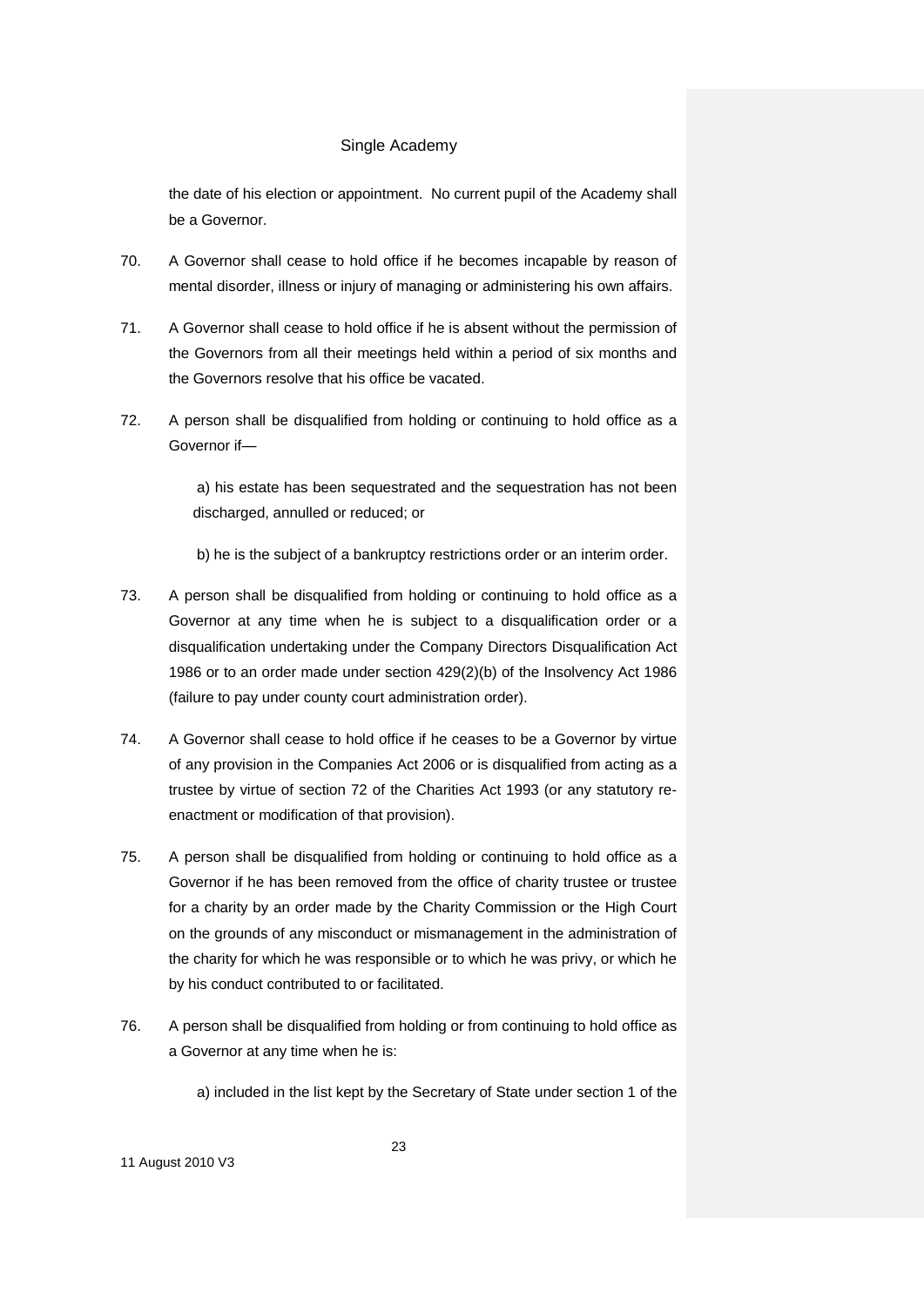Protection of Children Act 1999; or

b) disqualified from working with children in accordance with Section 35 of the Criminal Justice and Court Services Act 2000; or

c) barred from regulated activity relating to children (within the meaning of section 3(2) of the Safeguarding Vulnerable Groups Act 2006)

- 77. A person shall be disqualified from holding or continuing to hold office as a Governor if he is a person in respect of whom a direction has been made under section 142 of the Education Act 2002 or is subject to any prohibition or restriction which takes effect as if contained in such a direction.
- 78. A person shall be disqualified from holding or continuing to hold office as a Governor where he has, at any time, been convicted of any criminal offence, excluding any that have been spent under the Rehabilitation of Offenders Act 1974 as amended, and excluding any offence for which the maximum sentence is a fine or a lesser sentence except where a person has been convicted of any offence which falls under section 72 of the Charities Act 1993.
- 79. After the Academy has opened, a person shall be disqualified from holding or continuing to hold office as a Governor if he has not provided to the chairman of the Governors a criminal records certificate at an enhanced disclosure level under section 113B of the Police Act 1997. In the event that the certificate discloses any information which would in the opinion of either the chairman or the Principal confirm their unsuitability to work with children that person shall be disqualified. If a dispute arises as to whether a person shall be disqualified, a referral shall be made to the Secretary of State to determine the matter. The determination of the Secretary of State shall be final.
- 80. Where, by virtue of these Articles a person becomes disqualified from holding, or continuing to hold office as a Governor; and he is, or is proposed, to become such a Governor, he shall upon becoming so disqualified give written notice of that fact to the Secretary.
- 81. Articles 69 to 80 and Articles 98-99 also apply to any member of any committee of the Governors who is not a Governor.

### SECRETARY TO THE GOVERNORS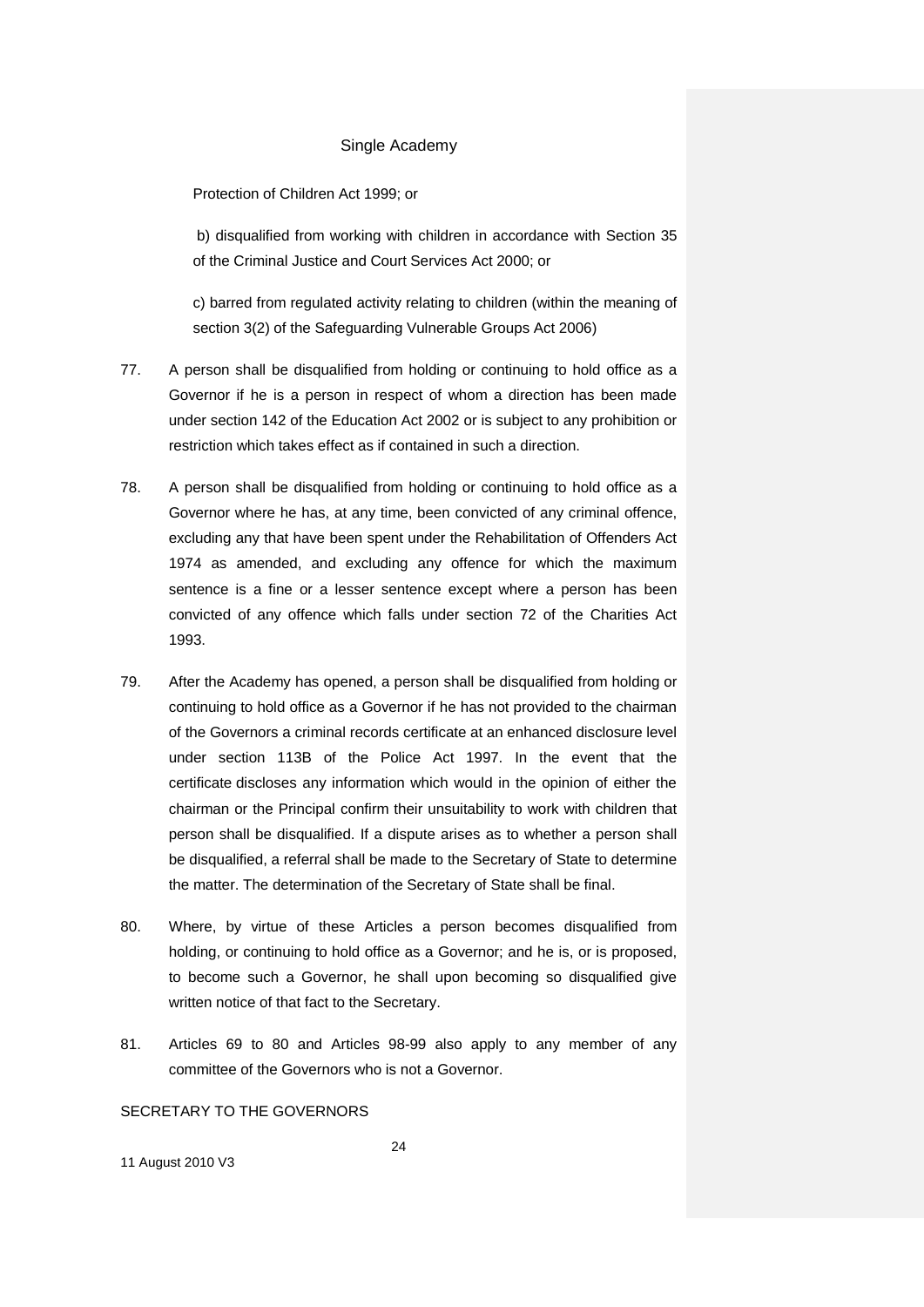82. The Secretary shall be appointed by the Governors for such term, at such remuneration and upon such conditions as they may think fit; and any Secretary so appointed may be removed by them. The Secretary shall not be a Governor or a Principal. Notwithstanding this Article, the Governors may, where the Secretary fails to attend a meeting of theirs, appoint any one of their number or any other person to act as Secretary for the purposes of that meeting.

#### CHAIRMAN AND VICE-CHAIRMAN OF THE GOVERNORS

- 83. The Governors shall each school year, at their first meeting in that year, elect a chairman and a vice-chairman from among their number. A Governor who is employed by the Academy Trust shall not be eligible for election as chairman or vice-chairman.
- 84. Subject to Article 85, the chairman or vice-chairman shall hold office as such until his successor has been elected in accordance with Article 86.
- 85. The chairman or vice-chairman may at any time resign his office by giving notice in writing to the Secretary. The chairman or vice-chairman shall cease to hold office if
	- a) he ceases to be a Governor;
	- b) he is employed by the Academy Trust;
	- c) he is removed from office in accordance with these Articles; or
	- d) in the case of the vice-chairman, he is elected in accordance with these Articles to fill a vacancy in the office of chairman.
- 86. Where by reason of any of the matters referred to in Article 85, a vacancy arises in the office of chairman or vice-chairman, the Governors shall at their next meeting elect one of their number to fill that vacancy.
- 87. Where the chairman is absent from any meeting or there is at the time a vacancy in the office of the chairman, the vice-chairman shall act as the chair for the purposes of the meeting.
- 88. Where in the circumstances referred to in Article 87 the vice-chairman is also absent from the meeting or there is at the time a vacancy in the office of vice-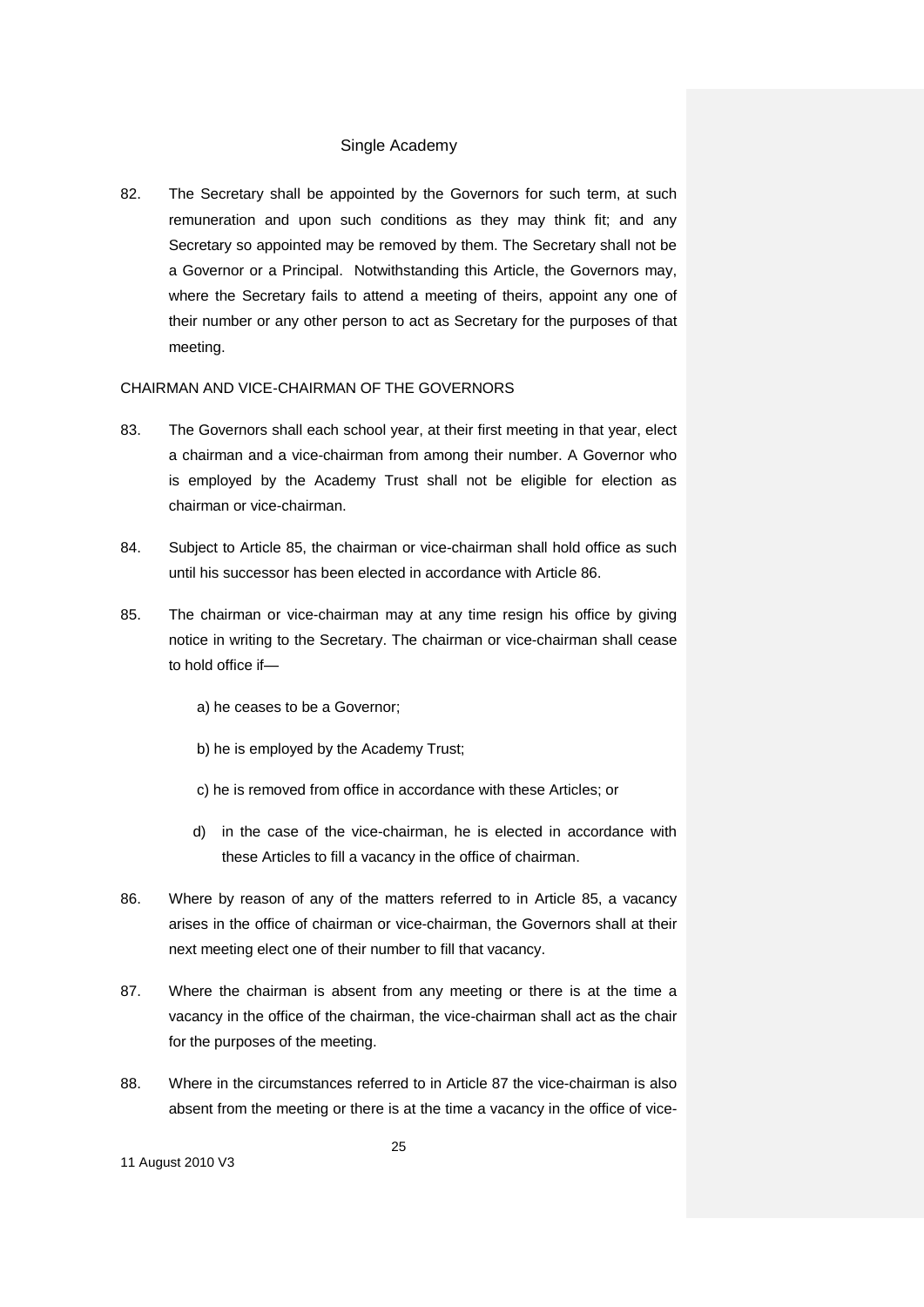chairman, the Governors shall elect one of their number to act as a chairman for the purposes of that meeting, provided that the Governor elected shall not be a person who is employed by the Academy Trust.

- 89. The Secretary shall act as chairman during that part of any meeting at which the chairman is elected.
- 90. Any election of the chairman or vice-chairman which is contested shall be held by secret ballot.
- 91. The Governors may remove the chairman or vice-chairman from office in accordance with these Articles.
- 92. A resolution to remove the chairman or vice-chairman from office which is passed at a meeting of the Governors shall not have effect unless—

a) it is confirmed by a resolution passed at a second meeting of the Governors held not less than fourteen days after the first meeting; and

b) the matter of the chairman's or vice-chairman's removal from office is specified as an item of business on the agenda for each of those meetings.

93. Before the Governors resolve at the relevant meeting on whether to confirm the resolution to remove the chairman or vice-chairman from office, the Governor or Governors proposing his removal shall at that meeting state their reasons for doing so and the chairman or vice-chairman shall be given an opportunity to make a statement in response.

#### POWERS OF GOVERNORS

94. Subject to provisions of the Companies Act 2006, the Articles and to any directions given by special resolution, the business of the Academy Trust shall be managed by the Governors who may exercise all the powers of the Academy Trust. No alteration of the Articles and no such direction shall invalidate any prior act of the Governors which would have been valid if that alteration had not been made or that direction had not been given. The powers given by this Article shall not be limited by any special power given to the Governors by the Articles and a meeting of Governors at which a quorum is present may exercise all the powers exercisable by the Governors.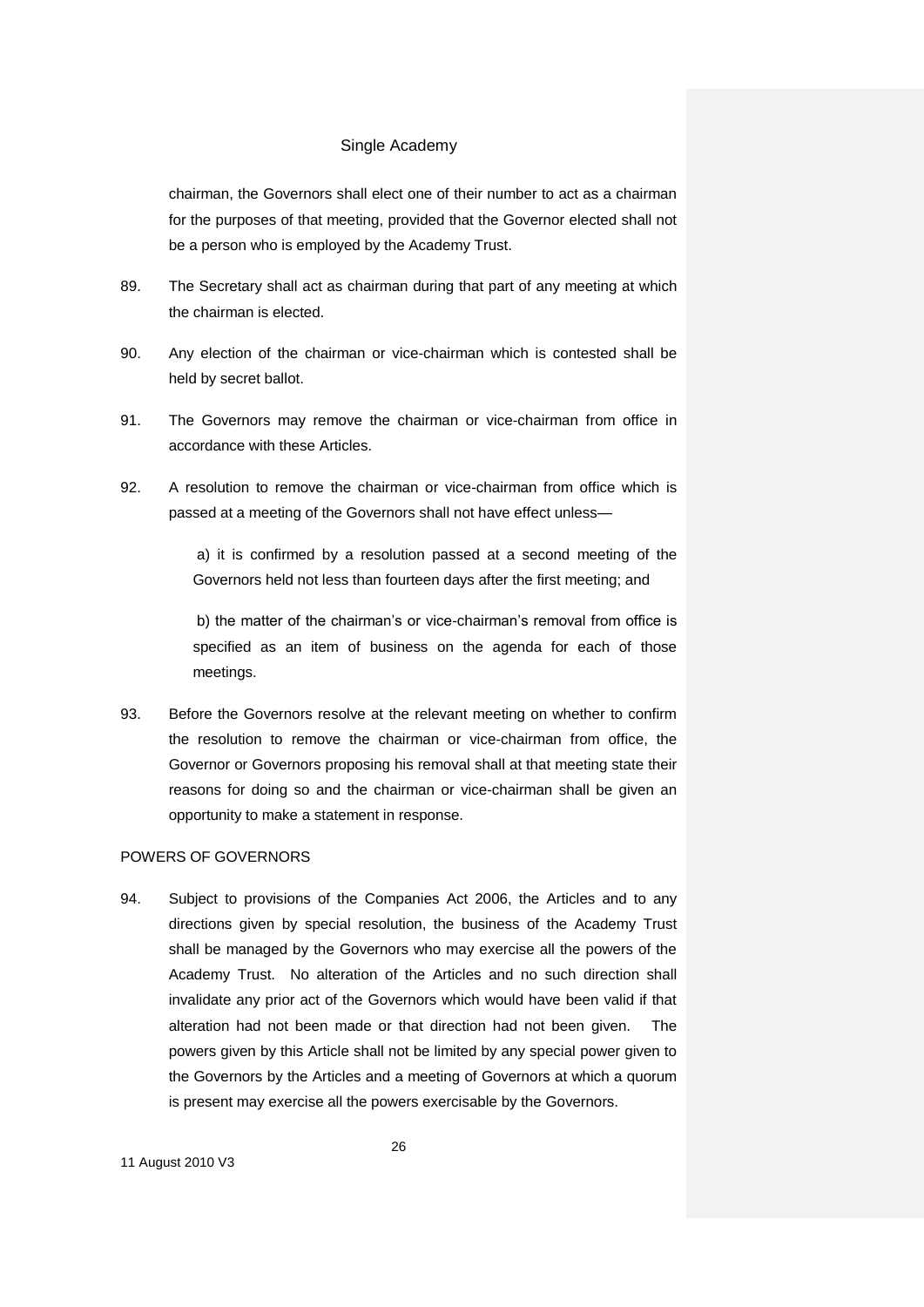95. In addition to all powers hereby expressly conferred upon them and without detracting from the generality of their powers under the Articles the Governors shall have the following powers, namely:

> a) to expend the funds of the Academy Trust in such manner as they shall consider most beneficial for the achievement of the Object and to invest in the name of the Academy Trust such part of the funds as they may see fit and to direct the sale or transposition of any such investments and to expend the proceeds of any such sale in furtherance of the Object; and

b) to enter into contracts on behalf of the Academy Trust.

- 96. In the exercise of their powers and functions, the Governors may consider any advice given by the Principal and any other executive officer.
- 97. Any bank account in which any money of the Academy Trust is deposited shall be operated by the Governors in the name of the Academy Trust. All cheques and orders for the payment of money from such an account shall be signed by at least two signatories authorised by the Governors.

### CONFLICTS OF INTEREST

- 98. Any Governor who has or can have any direct or indirect duty or personal interest (including but not limited to any Personal Financial Interest) which conflicts or may conflict with his duties as a Governor shall disclose that fact to the Governors as soon as he becomes aware of it. A Governor must absent himself from any discussions of the Governors in which it is possible that a conflict will arise between his duty to act solely in the interests of the Academy Trust and any duty or personal interest (including but not limited to any Personal Financial Interest).
- 99. For the purpose of Article 98, a Governor has a Personal Financial Interest in the employment or remuneration of, or the provision of any other benefit to, that Governor as permitted by and as defined by articles **6.5-6.9** .

#### THE MINUTES

100. The minutes of the proceedings of a meeting of the Governors shall be drawn up and entered into a book kept for the purpose by the person acting as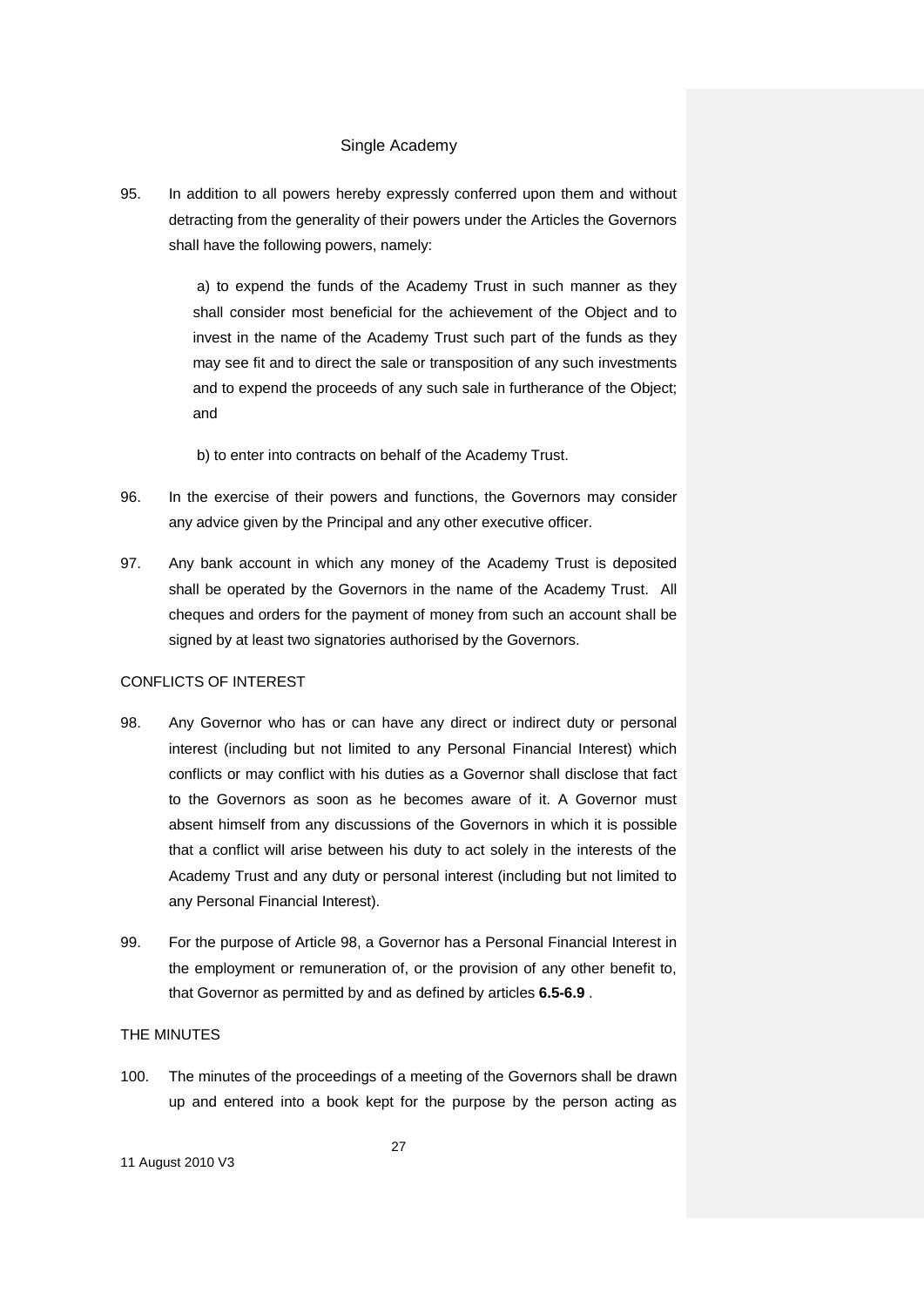Secretary for the purposes of the meeting; and shall be signed (subject to the approval of the Governors) at the same or next subsequent meeting by the person acting as chairman thereof. The minutes shall include a record of:

a) all appointments of officers made by the Governors; and

b) all proceedings at meetings of the Academy Trust and of the Governors and of committees of Governors including the names of the Governors present at each such meeting.

# **COMMITTEES**

101. Subject to these Articles, the Governors may establish any committee. Subject to these Articles, the constitution, membership and proceedings of any committee shall be determined by the Governors. The establishment, terms of reference, constitution and membership of any committee of the Governors shall be reviewed at least once in every twelve months. The membership of any committee of the Governors may include persons who are not Governors, provided that a majority of members of any such committee shall be Governors. The Governors may determine that some or all of the members of a committee who are not Governors shall be entitled to vote in any proceedings of the committee. No vote on any matter shall be taken at a meeting of a committee of the Governors unless the majority of members of the committee present are Governors.

#### DELEGATION

- 102. The Governors may delegate to any Governor, committee, the Principal or any other holder of an executive office, such of their powers or functions as they consider desirable to be exercised by them. Any such delegation may be made subject to any conditions the Governors may impose and may be revoked or altered.
- 103. Where any power or function of the Governors is exercised by any committee, any Governor, Principal or any other holder of an executive office, that person or committee shall report to the Governors in respect of any action taken or decision made with respect to the exercise of that power or function at the meeting of the Governors immediately following the taking of the action or the making of the decision.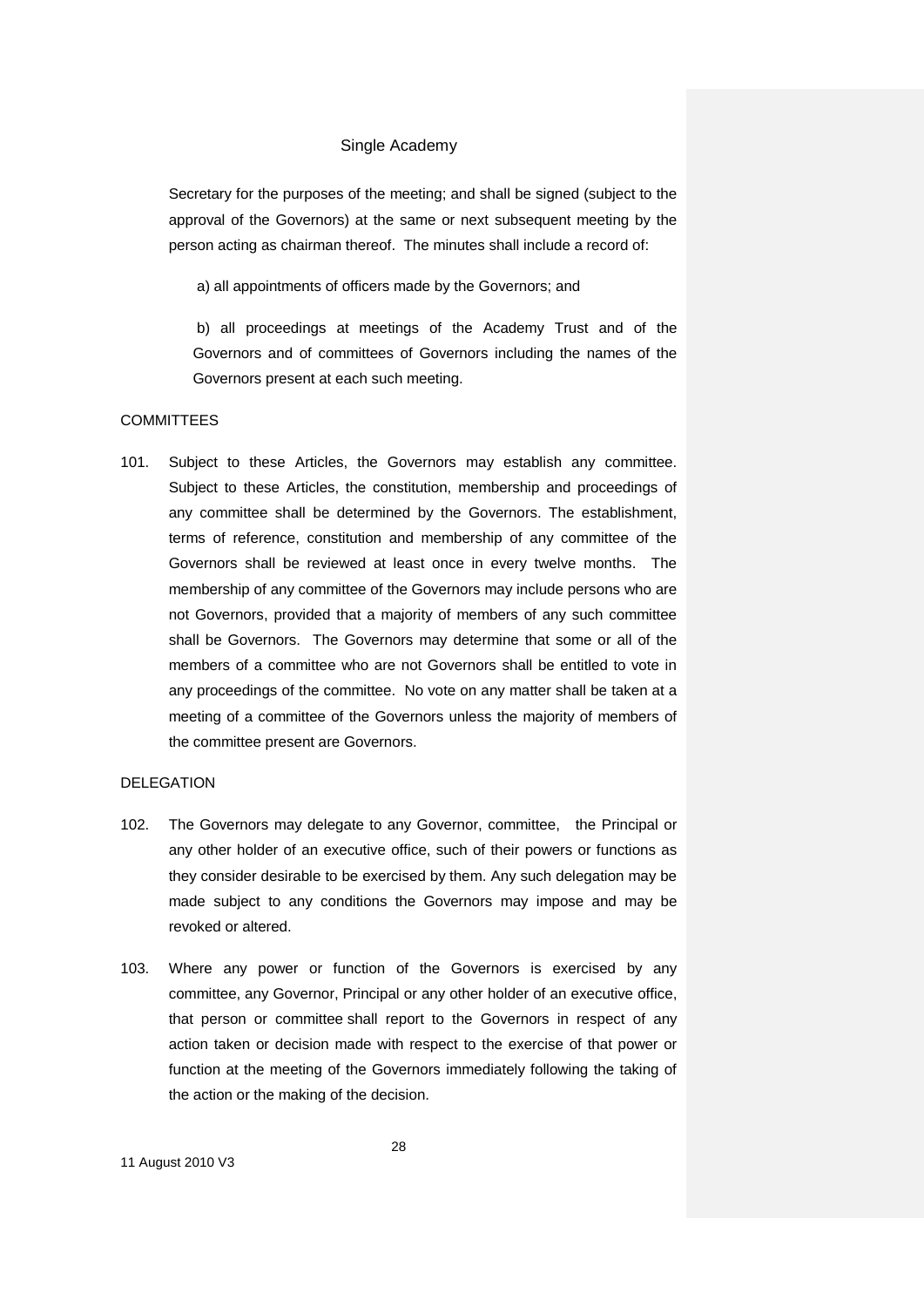#### PRINCIPAL

104. The Governors shall appoint the Principal. The Governors may delegate such powers and functions as they consider are required by the Principal for the internal organisation, management and control of the Academy (including the implementation of all policies approved by the Governors and for the direction of the teaching and curriculum at the Academy).

### MEETINGS OF THE GOVERNORS

- 105. Subject to these Articles, the Governors may regulate their proceedings as they think fit.
- 106. The Governors shall hold at least three meetings in every school year. Meetings of the Governors shall be convened by the Secretary. In exercising his functions under this Article the Secretary shall comply with any direction
	- a) given by the Governors; or
	- b) given by the chairman of the Governors or, in his absence or where there is a vacancy in the office of chairman, the vice-chairman of the Governors, so far as such direction is not inconsistent with any direction given as mentioned in (a).
- 107. Any three Governors may, by notice in writing given to the Secretary, requisition a meeting of the Governors; and it shall be the duty of the Secretary to convene such a meeting as soon as is reasonably practicable.
- 108. Each Governor shall be given at least fourteen clear days before the date of a meeting –
	- a) notice in writing thereof, signed by the Secretary, and sent to each Governor at the address provided by each Governor from time to time; and
	- b) a copy of the agenda for the meeting;

provided that where the chairman or, in his absence or where there is a vacancy in the office of chairman, the vice-chairman, so determines on the ground that there are matters demanding urgent consideration, it shall be sufficient if the written notice of a meeting, and the copy of the agenda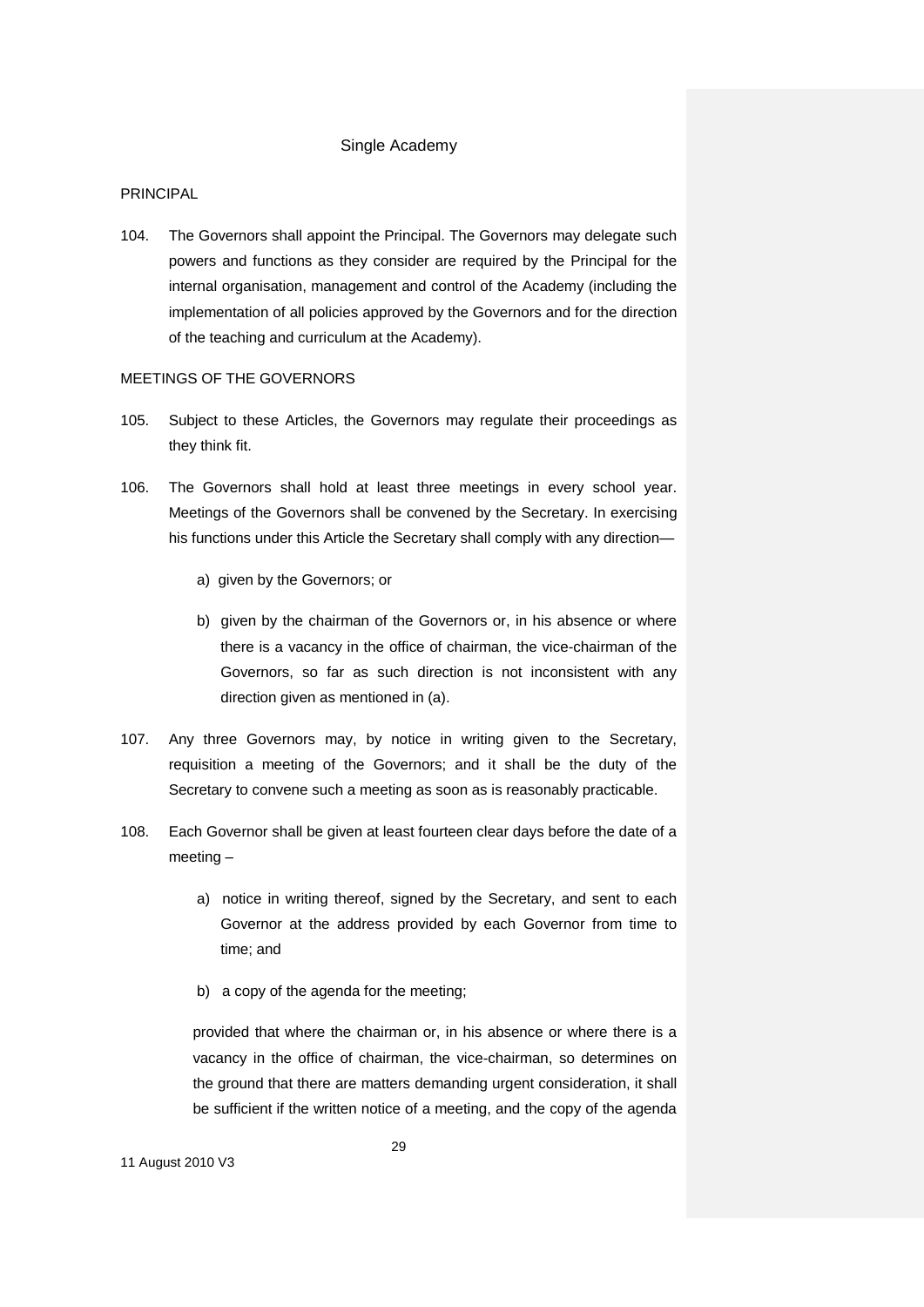thereof are given within such shorter period as he directs.

- 109. The convening of a meeting and the proceedings conducted thereat shall not be invalidated by reason of any individual not having received written notice of the meeting or a copy of the agenda thereof.
- 110. A resolution to rescind or vary a resolution carried at a previous meeting of the Governors shall not be proposed at a meeting of the Governors unless the consideration of the rescission or variation of the previous resolution is a specific item of business on the agenda for that meeting.
- 111. A meeting of the Governors shall be terminated forthwith if—
	- (a) the Governors so resolve; or
	- (b) the number of Governors present ceases to constitute a quorum for a meeting of the Governors in accordance with Article 114 , subject to Article 116 .
- 112. Where in accordance with Article 111 a meeting is not held or is terminated before all the matters specified as items of business on the agenda for the meeting have been disposed of, a further meeting shall be convened by the Secretary as soon as is reasonably practicable, but in any event within seven days of the date on which the meeting was originally to be held or was so terminated.
- 113. Where the Governors resolve in accordance with Article 111 to adjourn a meeting before all the items of business on the agenda have been disposed of, the Governors shall before doing so determine the time and date at which a further meeting is to be held for the purposes of completing the consideration of those items, and they shall direct the Secretary to convene a meeting accordingly.
- 114. Subject to Article 116 the quorum for a meeting of the Governors, and any vote on any matter thereat, shall be any three Governors, or, where greater, any one third (rounded up to a whole number) of the total number of Governors holding office at the date of the meeting. If the Secretary of State has appointed Additional or Further Governors then a majority of the quorum must be made up of Additional or Further Governors.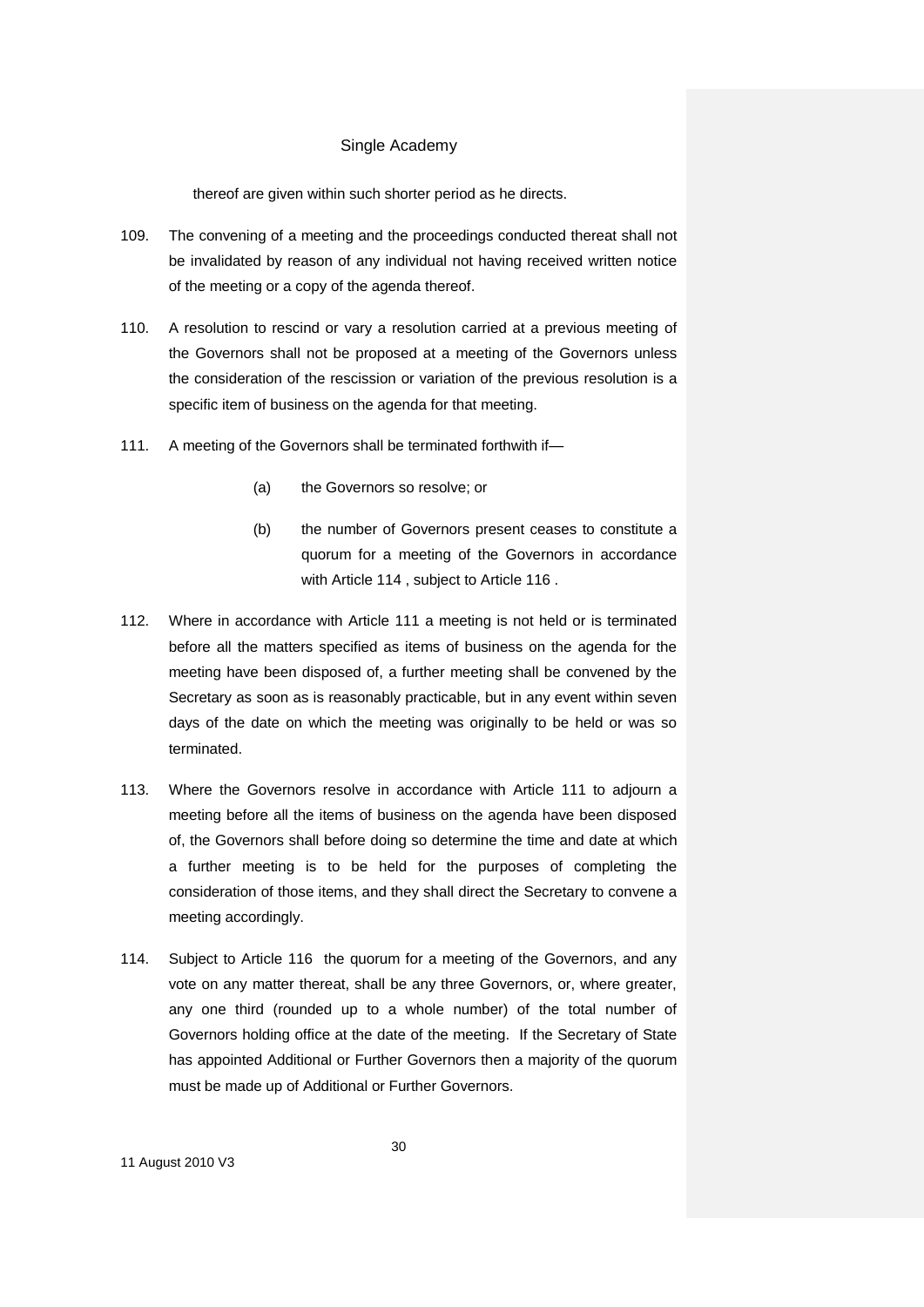- 115. The Governors may act notwithstanding any vacancies in their number, but, if the numbers of Governors is less than the number fixed as the quorum, the continuing Governors may act only for the purpose of filling vacancies or of calling a general meeting.
- 116. The quorum for the purposes of
	- a. appointing a parent Governor under Article 57;
	- b. any vote on the removal of a Governor in accordance with Article 67;
	- c. any vote on the removal of the chairman of the Governors in accordance with Article 91;

shall be any two-thirds (rounded up to a whole number) of the persons who are at the time Governors entitled to vote on those respective matters.

- 117. Subject to these Articles, every question to be decided at a meeting of the Governors shall be determined by a majority of the votes of the Governors present and voting on the question. Every Governor shall have one vote.
- 118. Subject to Article 114-116, where there is an equal division of votes, the chairman of the meeting shall have a casting vote in addition to any other vote he may have.
- 119. The proceedings of the Governors shall not be invalidated by
	- a. any vacancy among their number; or
	- b. any defect in the election, appointment or nomination of any Governor.
- 120. A resolution in writing, signed by all the Governors entitled to receive notice of a meeting of Governors or of a committee of Governors, shall be valid and effective as if it had been passed at a meeting of Governors or (as the case may be) a committee of Governors duly convened and held. Such a resolution may consist of several documents in the same form, each signed by one or more of the Governors.
- 121. Subject to Article122, the Governors shall ensure that a copy of: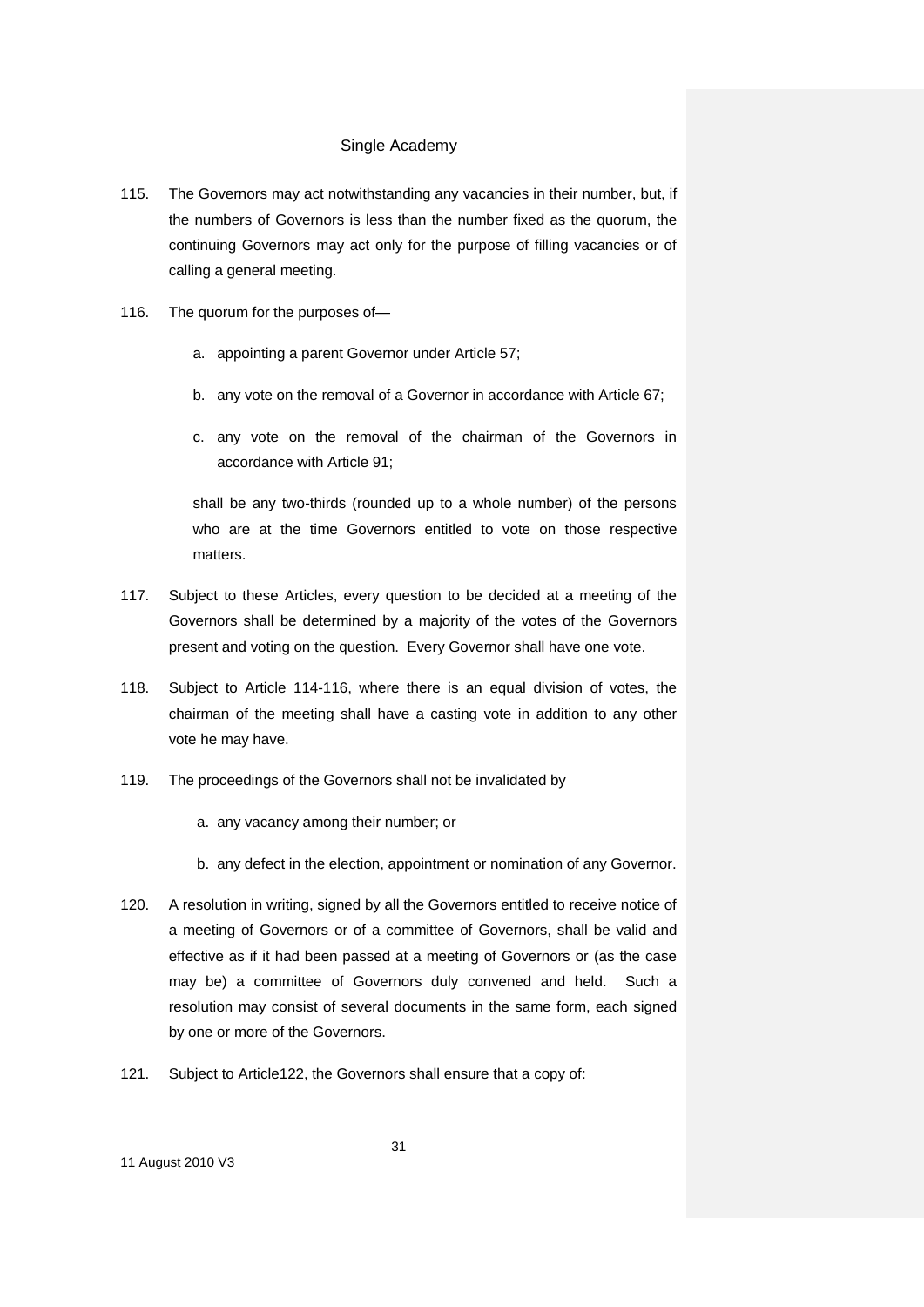- a. the agenda for every meeting of the Governors;
- b. the draft minutes of every such meeting, if they have been approved by the person acting as chairman of that meeting;
- c. the signed minutes of every such meeting; and
- d. any report, document or other paper considered at any such meeting,

are, as soon as is reasonably practicable, made available at the Academy to persons wishing to inspect them.

- 122. There may be excluded from any item required to be made available in pursuance of Article 121, any material relating to
	- a. a named teacher or other person employed, or proposed to be employed, at the Academy;
	- b. a named pupil at, or candidate for admission to, the Academy; and
	- c. any matter which, by reason of its nature, the Governors are satisfied should remain confidential.
- 123. Any Governor shall be able to participate in meetings of the Governors by telephone or video conference provided that:
	- a. he has given notice of his intention to do so detailing the telephone number on which he can be reached and/or appropriate details of the video conference suite from which he shall be taking part at the time of the meeting at least 48 hours before the meeting; and
	- b. the Governors have access to the appropriate equipment if after all reasonable efforts it does not prove possible for the person to participate by telephone or video conference the meeting may still proceed with its business provided it is otherwise quorate.

### PATRONS AND HONORARY OFFICERS

124. The Governors may from time to time appoint any person whether or not a Member of the Academy Trust to be a patron of the Academy Trust or to hold any honorary office and may determine for what period he is to hold such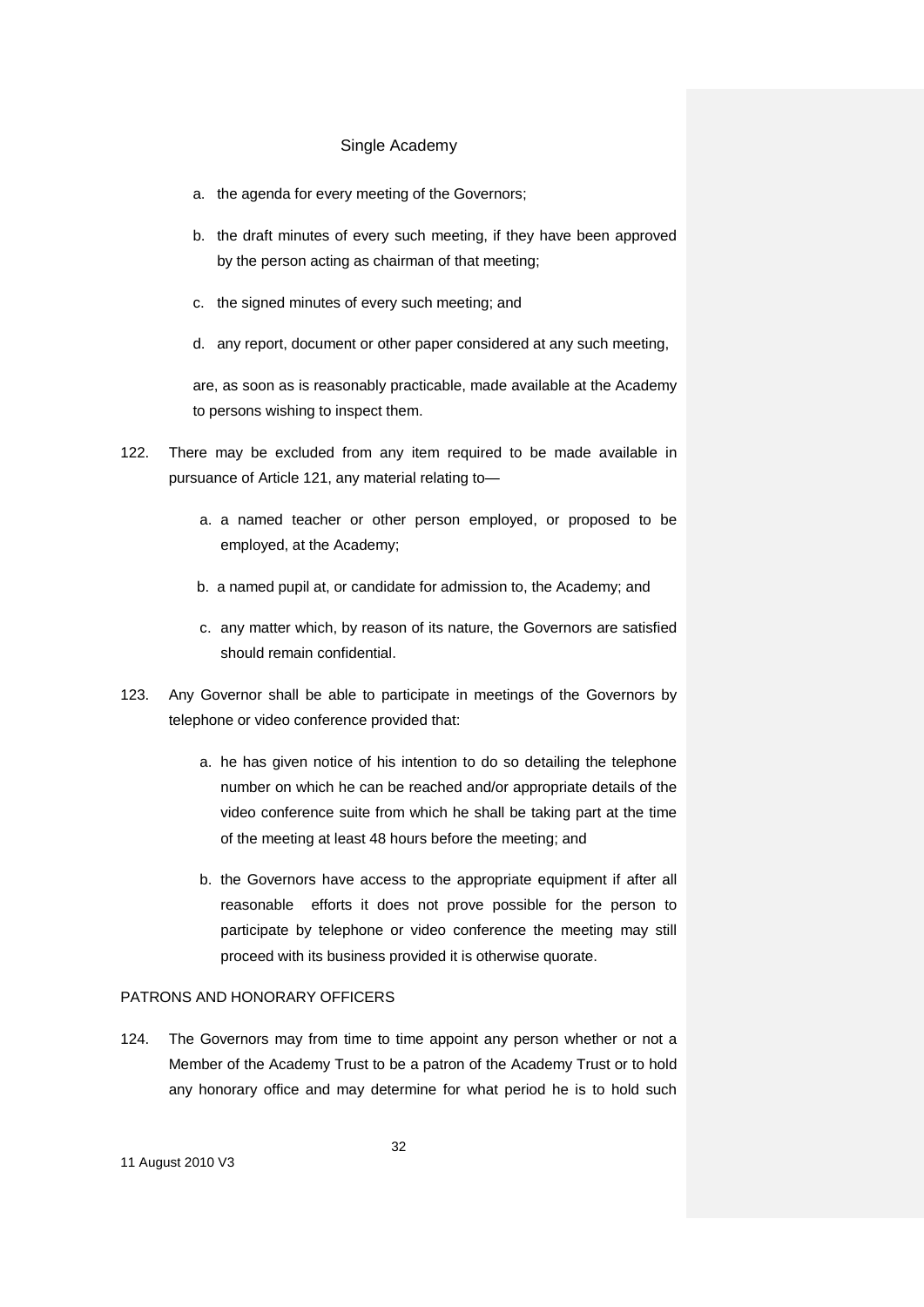office.

# THE SEAL

125. The seal, if any, shall only be used by the authority of the Governors or of a committee of Governors authorised by the Governors. The Governors may determine who shall sign any instrument to which the seal is affixed and unless otherwise so determined it shall be signed by a Governor and by the Secretary or by a second Governor.

# ACCOUNTS

126. Accounts shall be prepared in accordance with the relevant Statement of Recommended Practice as if the Academy Trust was a non-exempt charity and Parts 15 and 16 of the Companies Act 2006 and shall file these with the Secretary of State and the Principal Regulator by 31 December each Academy Financial Year.

# ANNUAL REPORT

127. The Governors shall prepare its Annual Report in accordance with the Statement of Recommended Practice as if the Academy Trust was a nonexempt charity and shall file these with the Secretary of State and the Principal Regulator by 31 December each Academy Financial Year.

#### ANNUAL RETURN

128. The Governors shall comply with their obligations under Part 24 of the Companies Act 2006 (or any statutory re-enactment or modification of that Act) with regard to the preparation of an annual return to the Registrar of Companies and in accordance with the Statement of Recommended Practice as if the Academy Trust was a non-exempt charity and to the Secretary of State and the Principal Regulator by 31 December each Academy Financial Year.

# **NOTICES**

129. Any notice to be given to or by any person pursuant to the Articles (other than a notice calling a meeting of the Governors) shall be in writing or shall be given using electronic communications to an address for the time being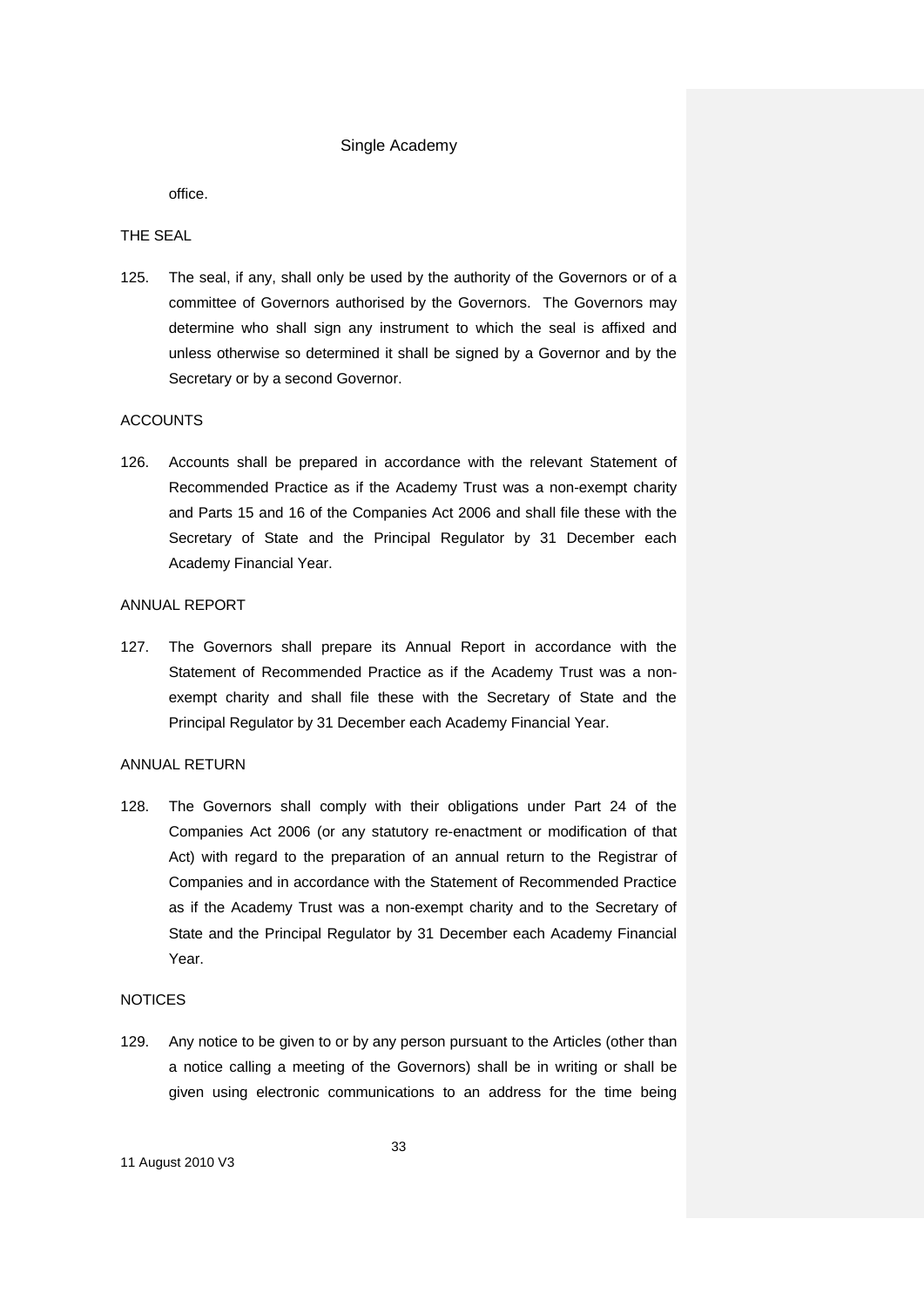notified for that purpose to the person giving the notice. In these Articles, "Address" in relation to electronic communications, includes a number or address used for the purposes of such communications.

- 130. A notice may be given by the Academy Trust to a Member either personally or by sending it by post in a prepaid envelope addressed to the Member at his registered address or by leaving it at that address or by giving it using electronic communications to an address for the time being notified to the Academy Trust by the Member. A Member whose registered address is not within the United Kingdom and who gives to the Academy Trust an address within the United Kingdom at which notices may be given to him, or an address to which notices may be sent using electronic communications, shall be entitled to have notices given to him at that address, but otherwise no such Member shall be entitled to receive any notice from the Academy Trust.
- 131. A Member present, either in person or by proxy, at any meeting of the Academy Trust shall be deemed to have received notice of the meeting and, where necessary, of the purposes for which it was called.
- 132. Proof that an envelope containing a notice was properly addressed, prepaid and posted shall be conclusive evidence that the notice was given. Proof that a notice contained in an electronic communication was sent in accordance with guidance issued by the Institute of Chartered Secretaries and Administrators shall be conclusive evidence that the notice was given. A notice shall be deemed to be given at the expiration of 48 hours after the envelope containing it was posted or, in the case of a notice contained in an electronic communication, at the expiration of 48 hours after the time it was sent.

# INDEMNITY

133. Subject to the provisions of the Companies Act 2006 every Governor or other officer or auditor of the Academy Trust shall be indemnified out of the assets of the Academy Trust against any liability incurred by him in that capacity in defending any proceedings, whether civil or criminal, in which judgment is given in favour or in which he is acquitted or in connection with any application in which relief is granted to him by the court from liability for negligence, default, breach of duty or breach of trust in relation to the affairs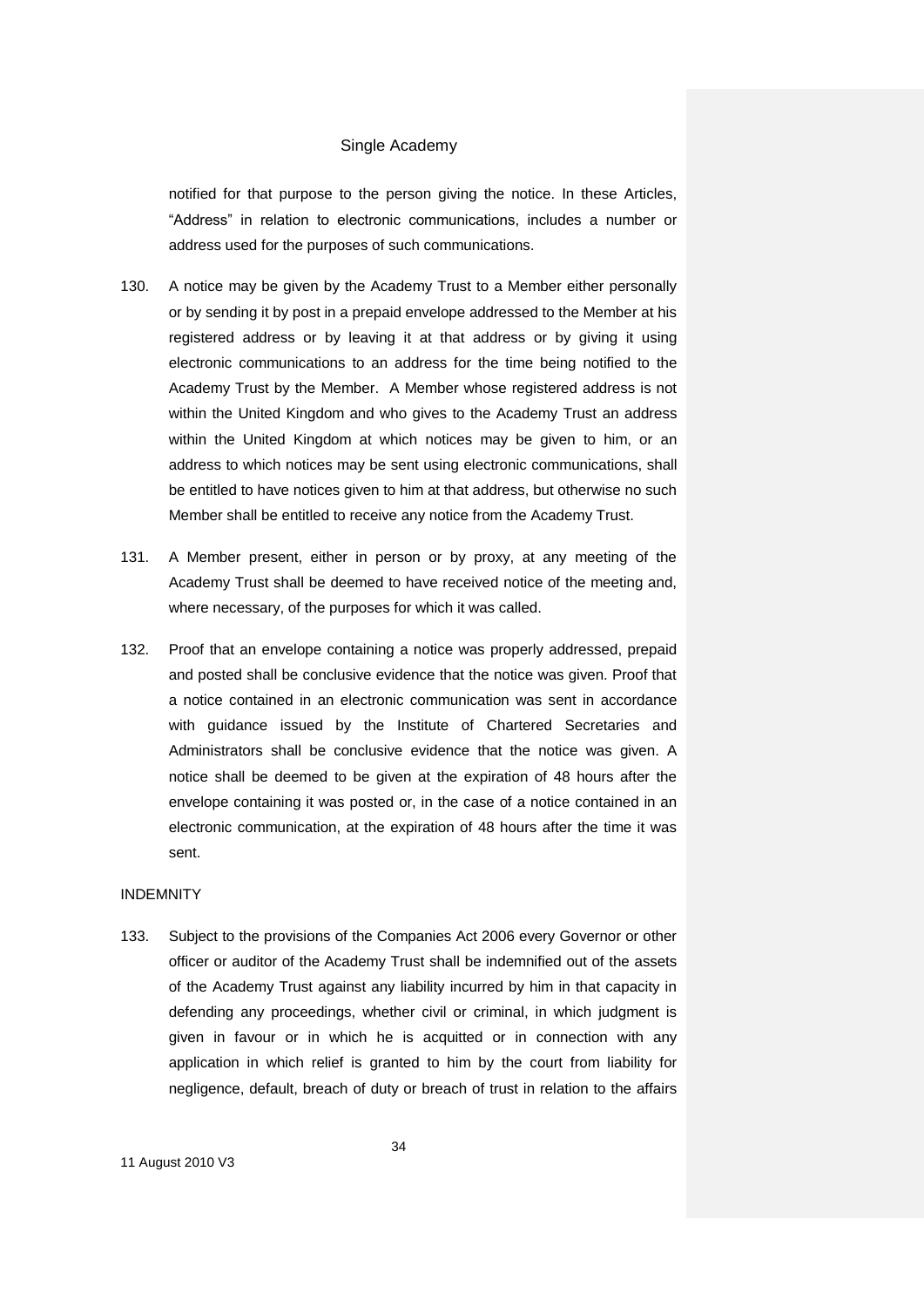of the Academy Trust.

### RULES

- 134. The Governors may from time to time make such rules or bye laws as they may deem necessary or expedient or convenient for the proper conduct and management of the Academy Trust and for purposes of prescribing classes of and conditions of membership, and in particular but without prejudice to the generality of the foregoing, they may by such rules or bye laws regulate:
	- a. the admission and classification of Members of the Academy Trust (including the admission of organisations to membership) and the rights and privileges of such Members, and the conditions of membership and the terms on which Members may resign or have their membership terminated and the entrance fees, subscriptions and other fees or payments to be made by Members;
	- b. the conduct of Members of the Academy Trust in relation to one another, and to the Academy Trust's servants;
	- c. the setting aside of the whole or any part or parts of the Academy Trust's premises at any particular time or times or for any particular purpose or purposes;
	- d. the procedure at general meetings and meetings of the Governors and committees of the Governors in so far as such procedure is not regulated by the Articles; and
	- e. generally, all such matters as are commonly the subject matter of company rules.
- 135. The Academy Trust in general meeting shall have power to alter, add or to repeal the rules or bye laws and the Governors shall adopt such means as they think sufficient to bring to the notice of Members of the Academy Trust all such rules or bye laws, which shall be binding on all Members of the Academy Trust. Provided that no rule or bye law shall be inconsistent with, or shall affect or repeal anything contained in the Articles.

# AVOIDING INFLUENCED COMPANY STATUS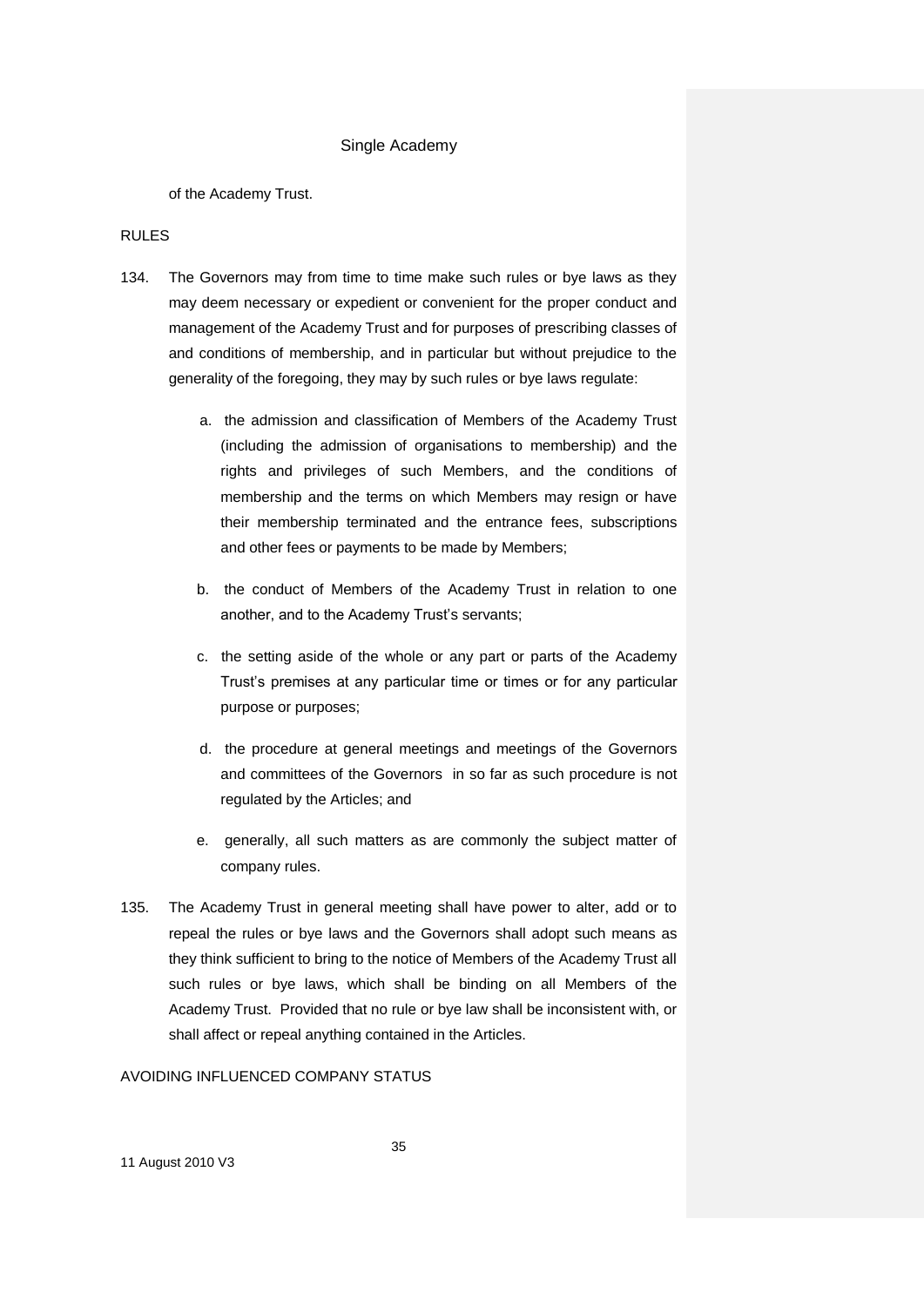- 136. Notwithstanding the number of Members from time to time, the maximum aggregate number of votes exercisable by Local Authority Associated Persons shall never exceed 19.9% of the total number of votes exercisable by Members in general meeting and the votes of the other Members having a right to vote at the meeting will be increased on a pro-rata basis.
- 137. No person who is a Local Authority Associated Person may be appointed as a Governor if, once the appointment had taken effect, the number of Governors who are Local Authority Associated Persons would represent 20% or more of the total number of Governors. Upon any resolution put to the Governors, the maximum aggregate number of votes exercisable by any Governors who are Local Authority Associated Persons shall represent a maximum of 19.9% of the total number of votes cast by the Governors on such a resolution and the votes of the other Governors having a right to vote at the meeting will be increased on a pro-rata basis.
- 138. No person who is a Local Authority Associated Person is eligible to be appointed to the office of Governor unless his appointment to such office is authorised by the local authority to which he is associated.
- 139. If at the time of either his becoming a Member of the Academy Trust or his first appointment to office as a Governor any Member or Governor was not a Local Authority Associated Person but later becomes so during his membership or tenure as a Governor he shall be deemed to have immediately resigned his membership and/or resigned from his office as a Governor as the case may be.
- 140. If at any time the number of Governors or Members who are also Local Authority Associated Persons would (but for Articles 136 to 139 inclusive) represent 20% or more of the total number of Governors or Members (as the case may be) then a sufficient number of the Governors or Members (as the case may be) who are Local Authority Associated Persons shall be deemed to have resigned as Governors or Members (as the case may be) immediately before the occurrence of such an event to ensure that at all times the number of such Governors or Members (as the case may be) is never equal to or greater than 20% of the total number of Governors or Members (as the case may be). Governors or Members (as the case may be) who are Local Authority Associated Persons shall be deemed to have resigned in